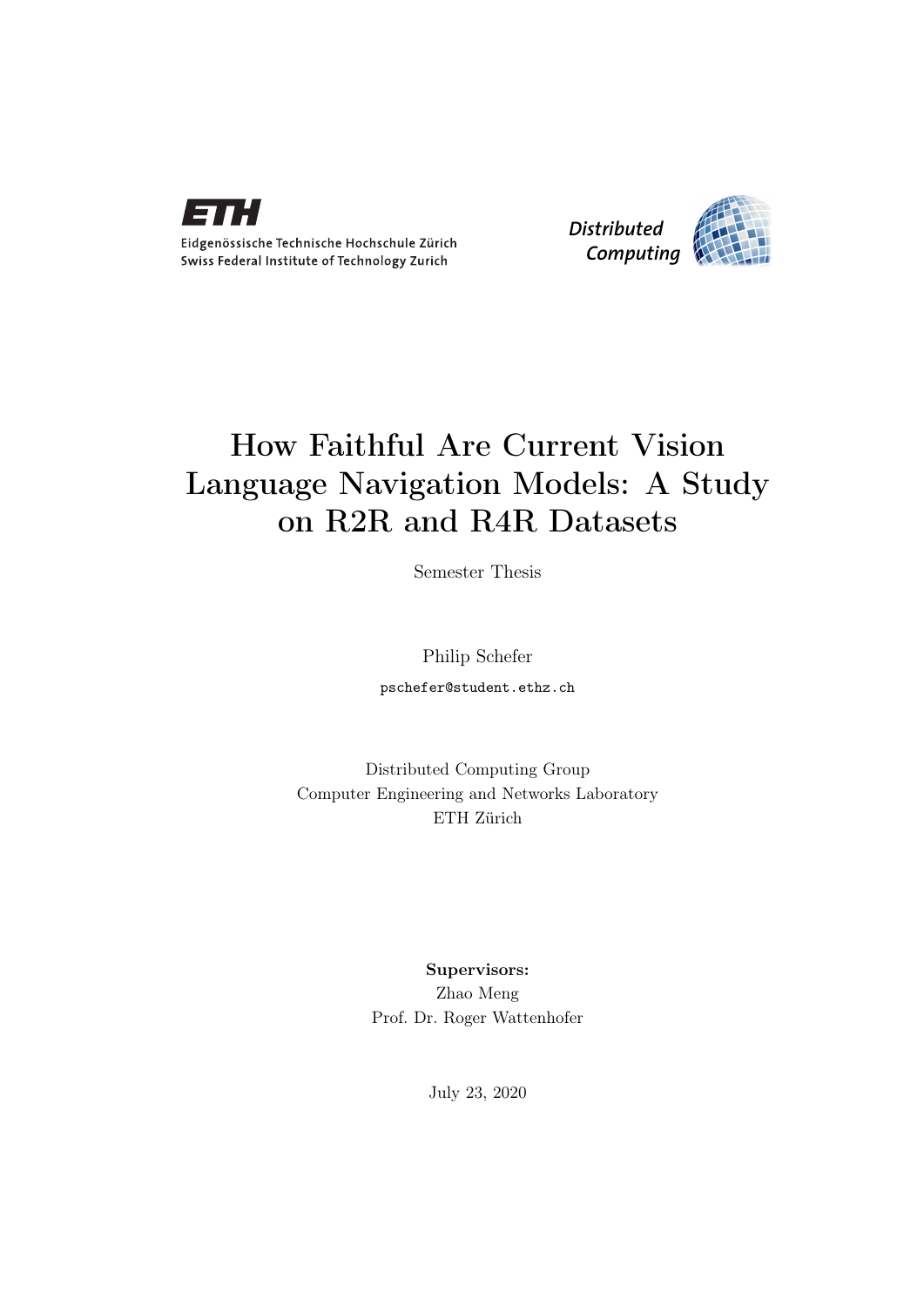# Acknowledgements

<span id="page-1-0"></span>I wish to acknowledge the support from my supervisor Zhao Meng, who greatly supported me during these 14 weeks. I also would like to thank Prof. Roger Wattenhofer for providing the opportunity to write a semester thesis in this topic. As a last point of gratitude, I would like to thank Stephan Roth from the ITET support for the help with the singularity image and other issues I had along the way.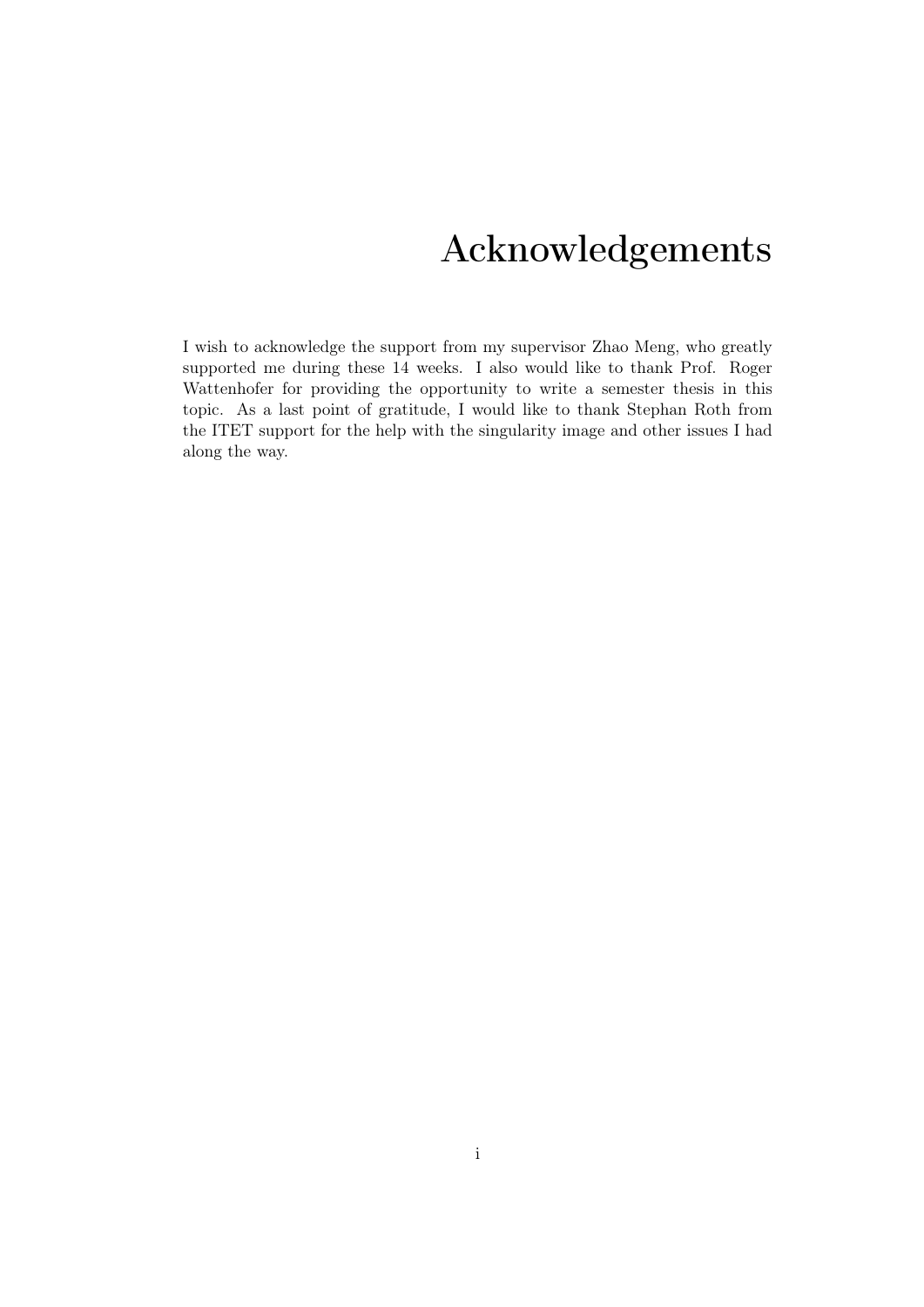# Abstract

<span id="page-2-0"></span>To navigate an agent through a physical environment, it has to process visual and spoken instructions and clues in order to reach the goal destination. This often implies that the given information is in no way complete and missing information has to be read from context. Adding to this problem is, as almost always in any machine learning task, the problem of not enough annotated data.

In this project we dive further into the already done work on Vision and Language Navigation. The Speaker-Follower model as well as the environmental dropout model are used in combination with the Room-for-Room (R4R) data augmentation technique. By combining these approaches we hope to see an improvement in generalization, i.e. a higher success rate on unseen environments. Both models are trained and tested on Room-to-Room (R2R) as well as on R4R.

The best results were obtained by the environmental dropout model trained on R4R data. A 32.1 % success rate in unseen environments has been achieved which is a 3.5 % increase considering previous models on the R4R dataset. The navigation error decreased from a previous best of 8.08 m to 7.58 m for our model which is an improvement of 0.5 m.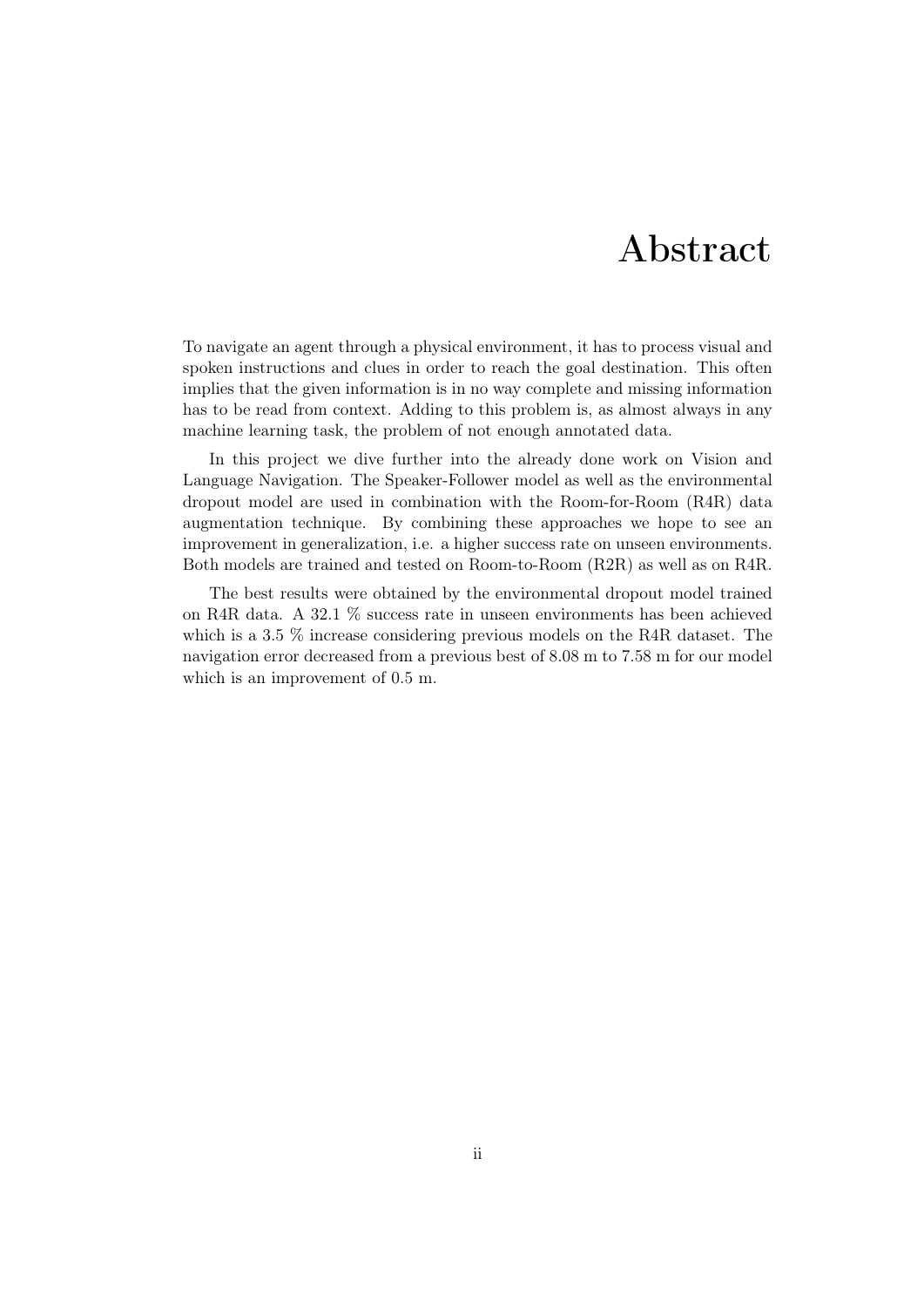# <span id="page-3-0"></span>CHAPTER 0 Declaration of Originality

I hereby confirm that I am the sole author of the written work here enclosed and that I have compiled it in my own words. Parts excepted are corrections of form and content by the supervisor. For a detailed version of the declaration of originality, please refer to Appendix A.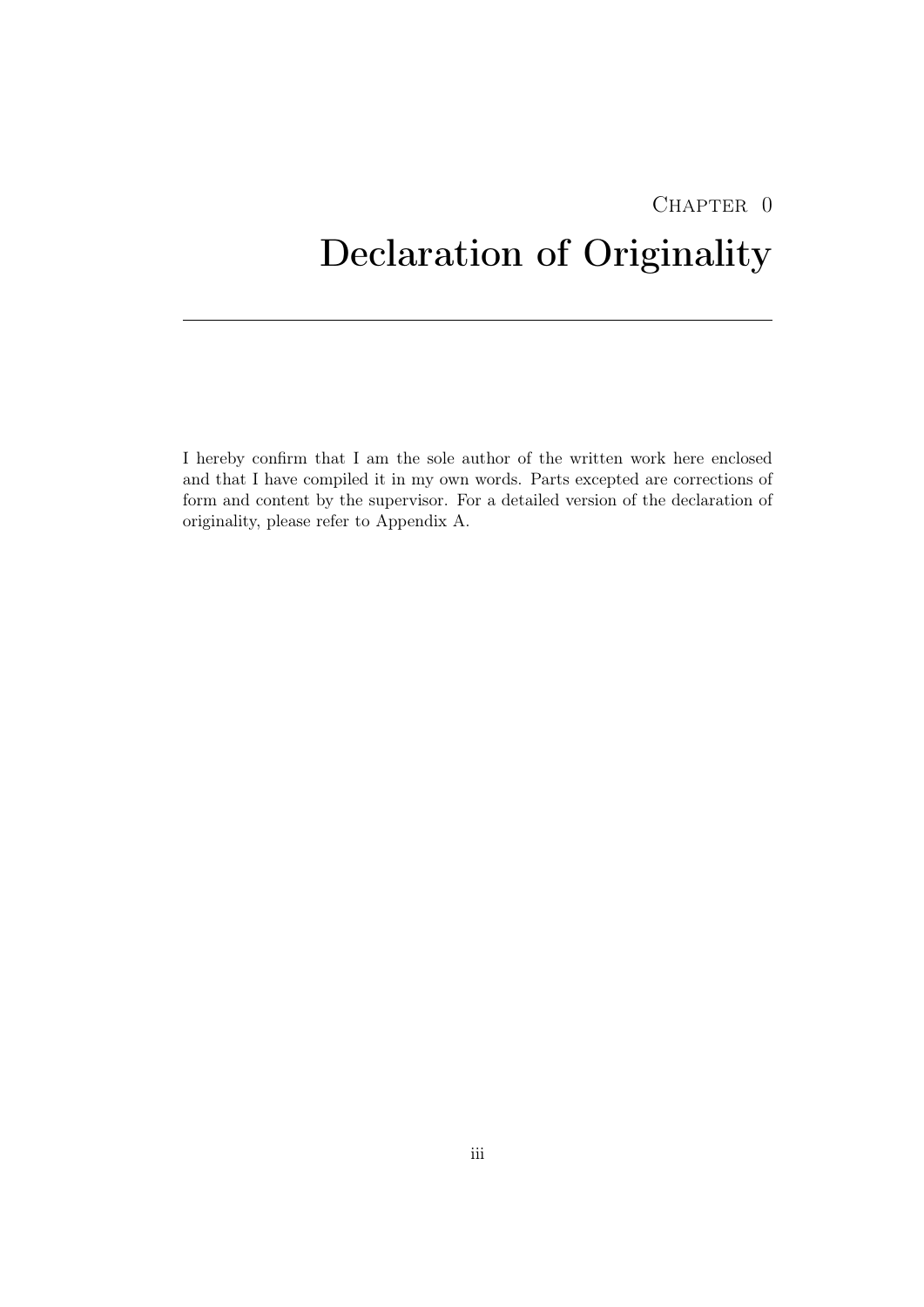# **Contents**

|          |                                          | <b>Acknowledgements</b>                                                                                     | $\mathbf{i}$   |  |  |  |  |  |  |  |  |  |
|----------|------------------------------------------|-------------------------------------------------------------------------------------------------------------|----------------|--|--|--|--|--|--|--|--|--|
|          | <b>Abstract</b>                          |                                                                                                             | ii             |  |  |  |  |  |  |  |  |  |
| $\bf{0}$ | <b>Declaration of Originality</b><br>iii |                                                                                                             |                |  |  |  |  |  |  |  |  |  |
| 1        | Introduction                             |                                                                                                             |                |  |  |  |  |  |  |  |  |  |
| $\bf{2}$ | <b>Related Work</b>                      |                                                                                                             |                |  |  |  |  |  |  |  |  |  |
| 3        |                                          | Method                                                                                                      | $\overline{7}$ |  |  |  |  |  |  |  |  |  |
|          | 3.1                                      |                                                                                                             | $\overline{7}$ |  |  |  |  |  |  |  |  |  |
|          |                                          | 3.1.1                                                                                                       | $8\,$          |  |  |  |  |  |  |  |  |  |
|          |                                          | 3.1.2                                                                                                       | 9              |  |  |  |  |  |  |  |  |  |
|          | 3.2                                      |                                                                                                             | 9              |  |  |  |  |  |  |  |  |  |
|          | 3.3                                      | Datasets: Difference between R2R and R4R                                                                    | 10             |  |  |  |  |  |  |  |  |  |
|          |                                          | 3.3.1                                                                                                       | 10             |  |  |  |  |  |  |  |  |  |
|          |                                          | 3.3.2                                                                                                       | 11             |  |  |  |  |  |  |  |  |  |
|          | 3.4                                      |                                                                                                             | 12             |  |  |  |  |  |  |  |  |  |
|          |                                          | 3.4.1                                                                                                       | 12             |  |  |  |  |  |  |  |  |  |
|          |                                          | 3.4.2                                                                                                       | 12             |  |  |  |  |  |  |  |  |  |
|          |                                          | 3.4.3                                                                                                       | 12             |  |  |  |  |  |  |  |  |  |
| 4        |                                          | <b>Experimental Setup</b>                                                                                   | 13             |  |  |  |  |  |  |  |  |  |
|          | 4.1                                      |                                                                                                             | 13             |  |  |  |  |  |  |  |  |  |
|          | 4.2                                      |                                                                                                             | 14             |  |  |  |  |  |  |  |  |  |
|          | 4.3                                      |                                                                                                             | 15             |  |  |  |  |  |  |  |  |  |
|          |                                          | 4.3.1                                                                                                       | 15             |  |  |  |  |  |  |  |  |  |
|          | 4.4                                      | Agent<br>والمتعاونة والمتعاونة والمتعاونة والمتعاونة والمتعاونة والمتعاونة والمتعاونة والمتعاونة والمتعاونة | 16             |  |  |  |  |  |  |  |  |  |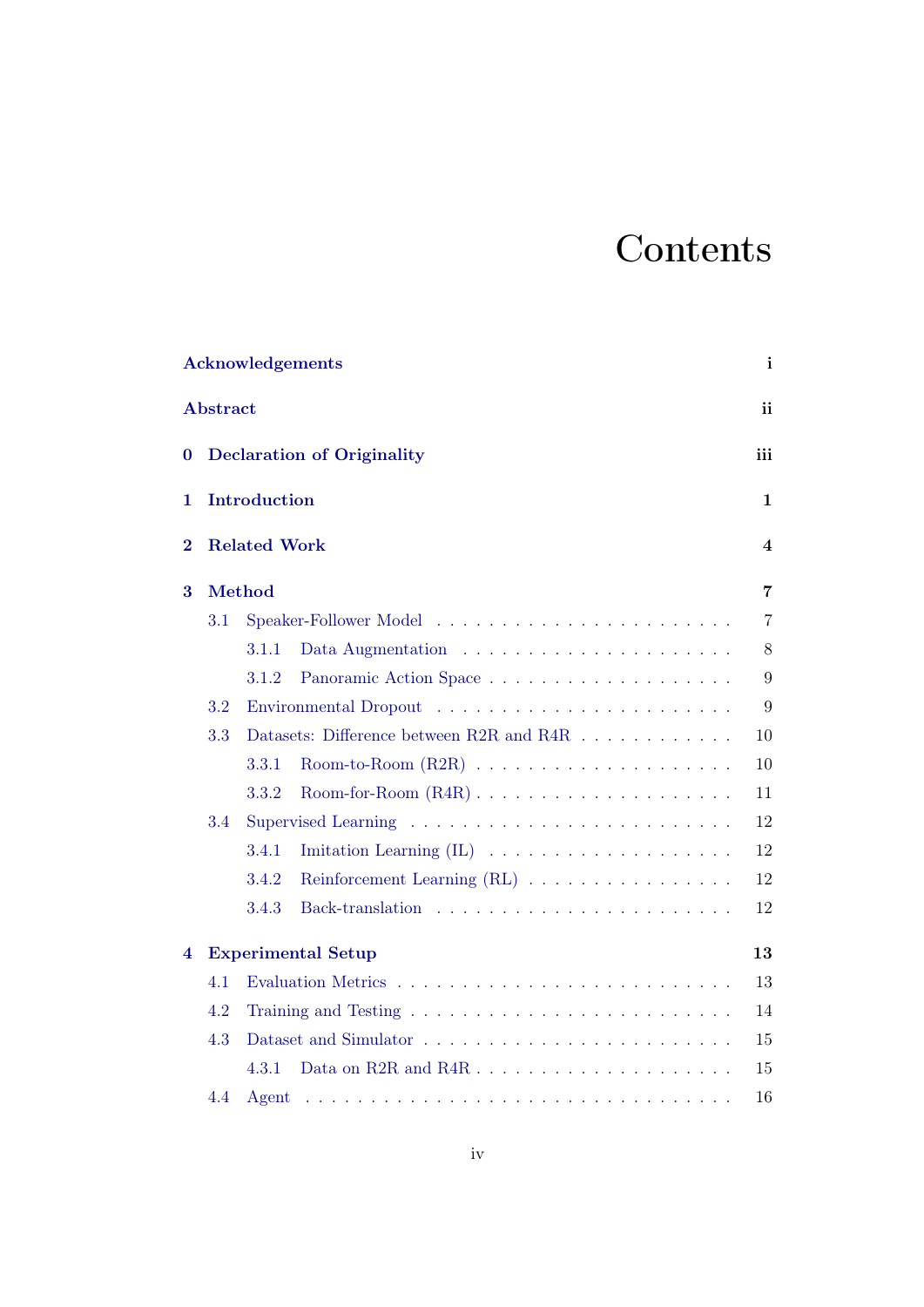| <b>CONTENTS</b> |  |
|-----------------|--|
|-----------------|--|

|   |                | 4.4.1               |                                   | 16    |
|---|----------------|---------------------|-----------------------------------|-------|
|   |                | 4.4.2               |                                   | 16    |
| 5 | <b>Results</b> |                     |                                   | 17    |
|   | 5.1            |                     |                                   | 18    |
|   |                | 5.1.1               |                                   | 18    |
|   |                | 5.1.2               |                                   | 19    |
|   | 5.2            |                     |                                   | 20    |
|   |                | 5.2.1               |                                   | 20    |
|   |                | 5.2.2               |                                   | 21    |
|   | 5.3            |                     |                                   | 23    |
|   |                | 5.3.1               |                                   | 23    |
|   |                | 5.3.2               |                                   | 24    |
| 6 |                |                     | <b>Conclusion and Future Work</b> | 25    |
|   | 6.1            |                     |                                   | 25    |
|   | 6.2            |                     |                                   | 26    |
|   |                | <b>Bibliography</b> |                                   | 27    |
|   |                |                     | A Declaration of Originality      | $A-1$ |
| B |                |                     | Github / Weblinks                 | $B-1$ |
|   | <b>B.1</b>     |                     |                                   | $B-1$ |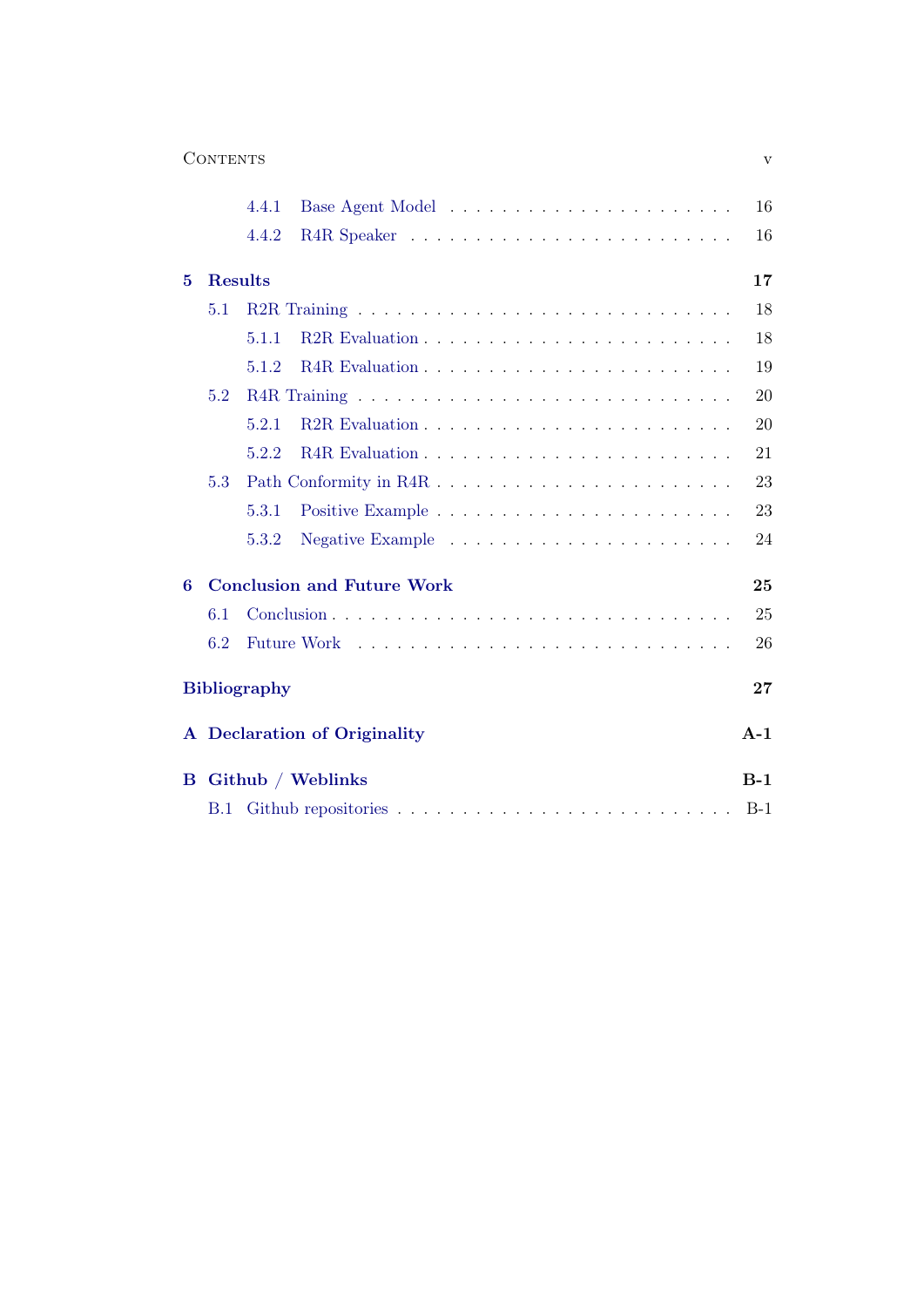# CHAPTER<sub>1</sub> Introduction

### <span id="page-6-0"></span>General Task

The task of vision and language navigation generally describes an agent (robot) that moves in a physical environment receiving verbal instructions. The agent has to combine the visual and textual input into an action  $a$  at any given time  $t$  $(a_t)$ . A schematic overview of this process is given in Fig. [1.1.](#page-7-0)

A widely studied topic currently in Visual and Language Navigation is how can one make sure that a given agent really follows the visual and the textual commands it receives. The agent should be capable of following these commands in a complex real world environment. An example of a textual command would be: "Walk past the dining room table and the television. Make a sharp turn left through the doorway and stop at the bottom of the stairs."

In the best case it is able to relate this language instruction perfectly to the visual environment. To study whether the agent really follows these textual instructions and how it follows them, the Room-to-Room (R2R) [\[1\]](#page-32-1) simulator is used. It uses real world images from the Matterport3D indoor environment [\[2\]](#page-32-2). With all this information, namely the complex environments and the humanspoken instructions, the task that we face is composed of problems in vision, language and robotics. The main question now is: How can we improve the performance of the current models and how can we make sure that the agent really follows the spoken instructions?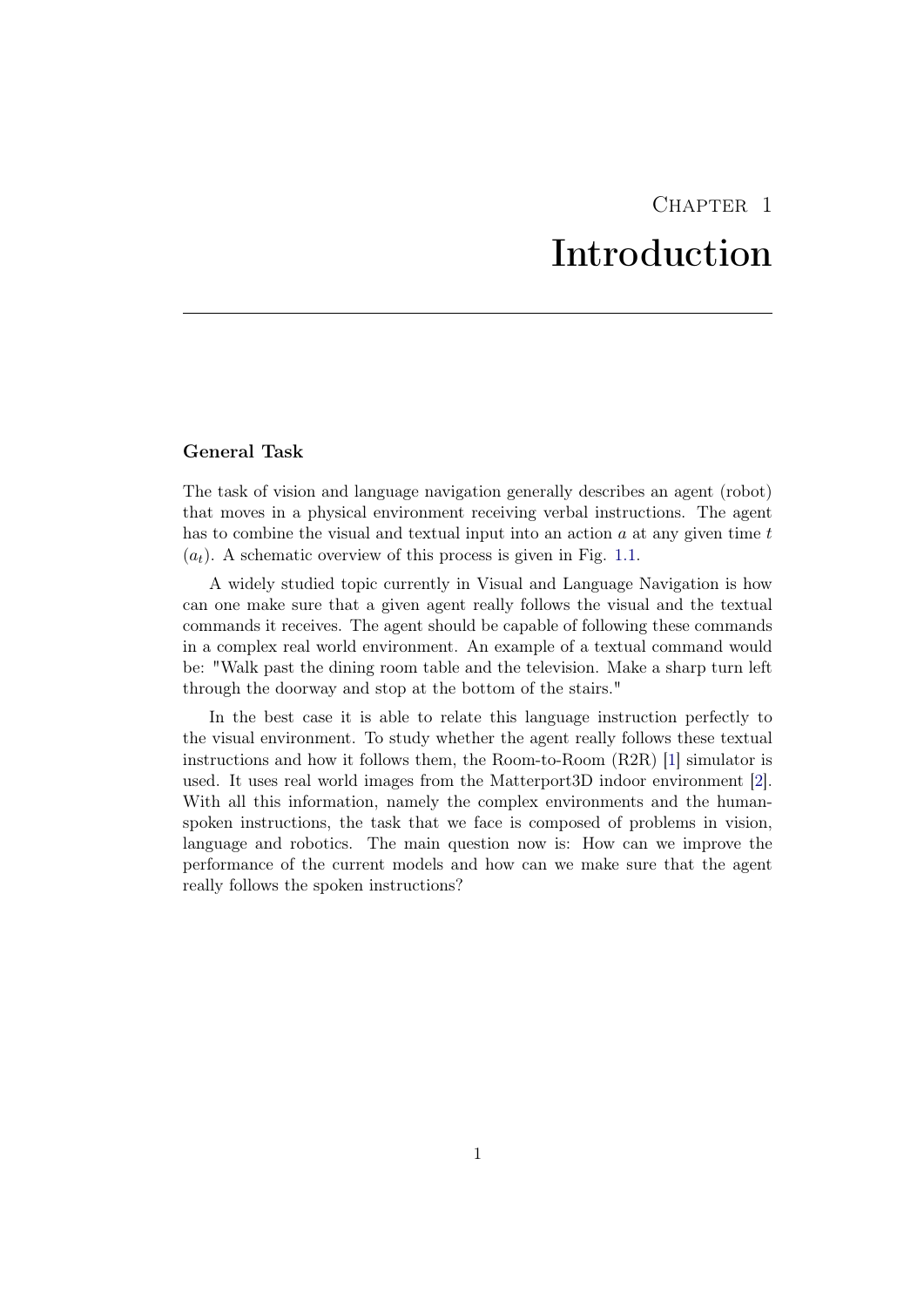### 1. INTRODUCTION 2



<span id="page-7-0"></span>Figure 1.1: General Schematic of the room-to-room task. The orange robot agent receives a spoken instruction and a panoramic action space as input. With this input it has to decide which action at time t  $(a_t)$  it will take. The decided action is depicted by the red arrow. It starts from the start point (red star) and tries to reach the end point (blue star). When the robot receives the spoken instruction "stop" and is within a certain threshold distance of the goal location, it successfully solved the task.

## Possible Solutions

One of the main points to improve performance in the R2R paper [\[3\]](#page-32-3) is to use environmental dropout. This strategy is used to counteract the rather poor performance of the R2R model in unseen environments. Speaking of poor performance in unseen environments, the generalization ability of such an algorithm is of course one of the main concerns when developing a navigational robot.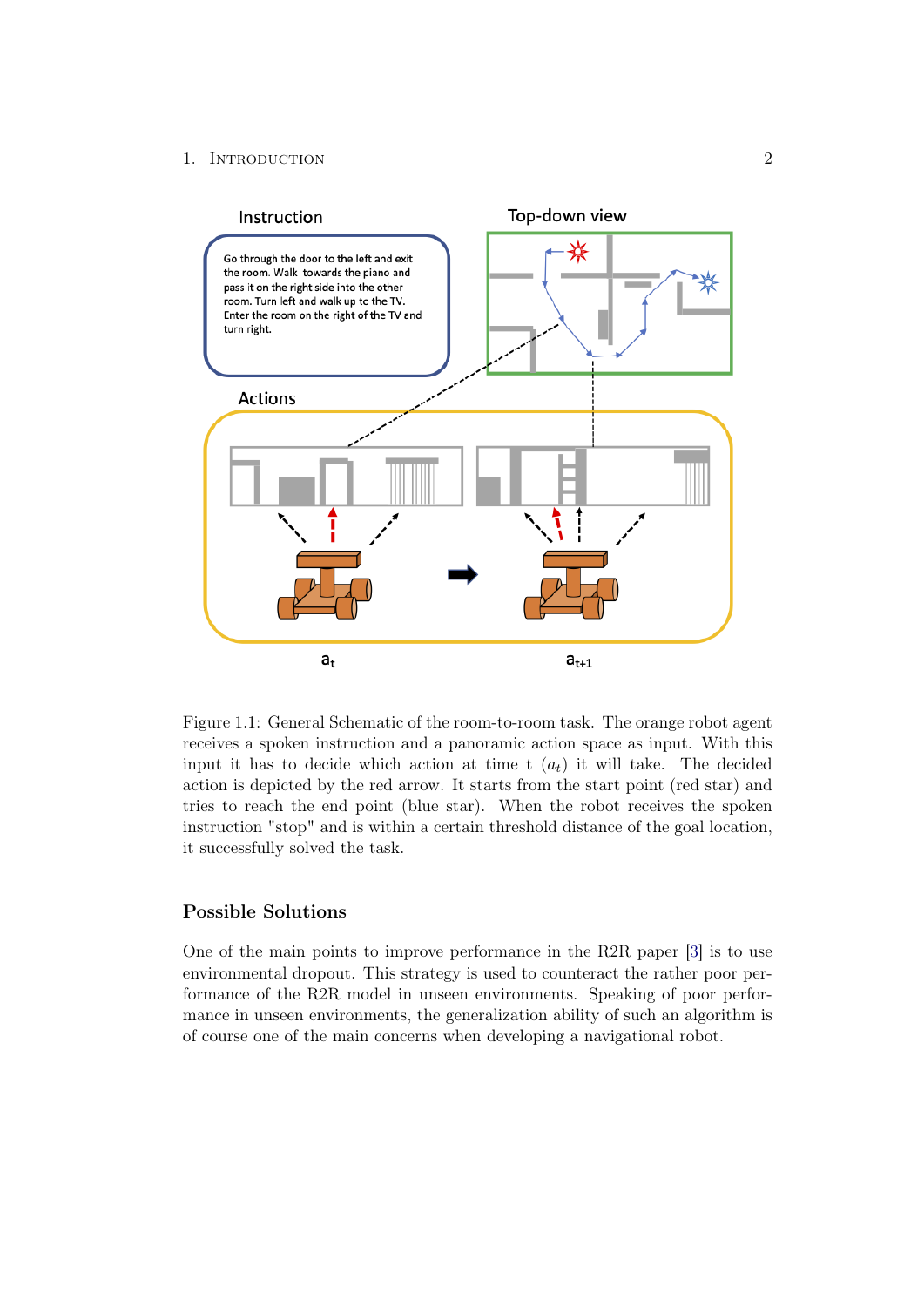#### 1. INTRODUCTION 3

The strategy that Tan *et al.* [\[3\]](#page-32-3) used to combat the weak generalization ability was to mix imitation learning (IL) and reinforcement learning (RL). This is combined with semi-supervised learning ,i.e. environmental dropout. The last mentioned environmental dropout helps in generating more diverse seen environments, which result in a much better performance of the agent in unseen environments.

Another common problem with training a machine learning model is the lack of training data. The same problem arises in this case where there are not enough "seen" environments to train the agent. Environmental dropout addresses that problem by generating new environments by using dropout of certain visual features. With these new environments generated, a neural speaker model generates new instructions and this data is finally used to train the model. This is close to the approach that Fried *et al.* [\[4\]](#page-32-4) used, albeit they did not have environmental dropout as an additional tool.

The Speaker-Follower model from Fried et al.[\[4\]](#page-32-4) incorporates the speaker at training and at test time. The speaker synthesizes new routes which it learned from human annotators. At training time, the speaker helps the follower (agent) by synthesizing additional route-instruction pairs. With these labeled pairs, more labeled data is available, which is always a good thing to have when training a machine learning model.

Another major problem in R2R is that paths are mostly shortest paths to the goal location. The metrics used to evaluate the model are also mostly based on goal completion. This however means that the path does not match the spoken instruction a lot of times. To address this the approach from Jain *et al.* [\[5\]](#page-32-5) is used. In this paper they proposed what they call the Room-for-Room (R4R) approach. R4R is basically the concatenation of paths from R2R to create longer, twistier paths and train the agent on these paths. In these longer, twistier paths the importance of not always going directly to the goal becomes much clearer compared the standard R2R task.

This R4R path conversion emphasizes the impact of language on the navigational agent. As Thomason *et al.* (2019) [\[6\]](#page-32-6) showed, withholding language inputs from the action sampling agent noticeably reduces the performance in unseen environments. It has been shown that withdrawing language input results in a performance decrease but what about withdrawing visual input. Hu et al. [\[7\]](#page-32-7) looked into this by training a state-of-the-art model without any visual input. They found that models with visual features failed to learn generalizable visual grounding. Even more surprising, they found that models trained without any visual features performed as good as other models on unseen environments. This led the authors to a "mixture-of-experts" approach where they trained the models separately. They train the model once with visual input and once without and combine them afterwards. The resulting model gives them an increased success rate in unseen environments.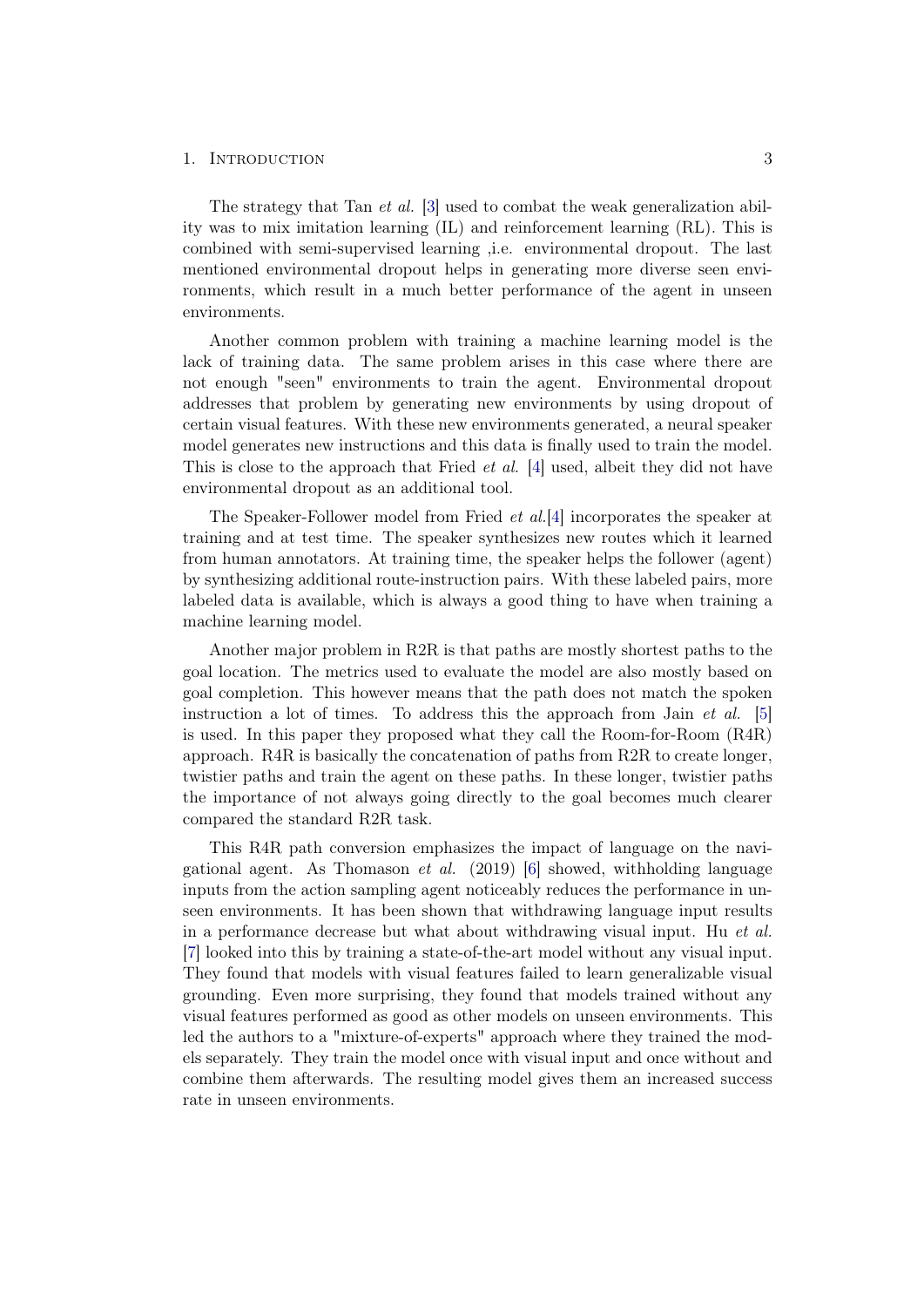# CHAPTER<sub>2</sub> Related Work

<span id="page-9-0"></span>There have been a lot of proposed approaches to solving the VLN task in the previous years. All the work done up to this date can be separated into two main groups:

#### Instruction-based Navigation

The first being the approach of following natural language navigational instructions in an environmental context (MacMahon et al., 2006 [\[8\]](#page-32-8); Vogel and Jurafsky, 2010 [\[9\]](#page-32-9); Chen and Mooney, 2011 [\[10\]](#page-33-0); Andreas and Klein, 2015 [\[11\]](#page-33-1); Mei *et al.*, 2016 [\[12\]](#page-33-2); Fried *et al.*, 2018 [\[13\]](#page-33-3); Misra *et al.*, 2018 [\[14\]](#page-33-4)). In this task, an agent is required to navigate through an environment given a textual instruction. Among all this work Anderson et al. [\[1\]](#page-32-1) tried something new and introduced a photo-realistic dataset - Room-to-Room (R2R). All images are real images taken by Matterport3D [\[2\]](#page-32-2) including natural instruction. In these environments the agents' ability to combine the real world inputs becomes even more crucial as it should be able to do it in the real world anyways. Some work has been done by building on top of the work of Anderson et al. [\[1\]](#page-32-1).

Ma *et al.* [\[15\]](#page-33-5) proposed a self-monitoring agent consisting of two complementary modules namely visual textual co-grounding and a progress monitor to regularize textual grounding. This progress monitor is also used to predict the progress of the agent in the route and tells the agent which instructions already has been completed. Ma *et al.* introduced a self-monitoring agent with two complementary components: (1) a visual-textual co-grounding module to locate the instruction completed in the past, the next instruction and the next moving direction and (2) the progress monitor to ensure that the instruction fits to the navigation of the agent.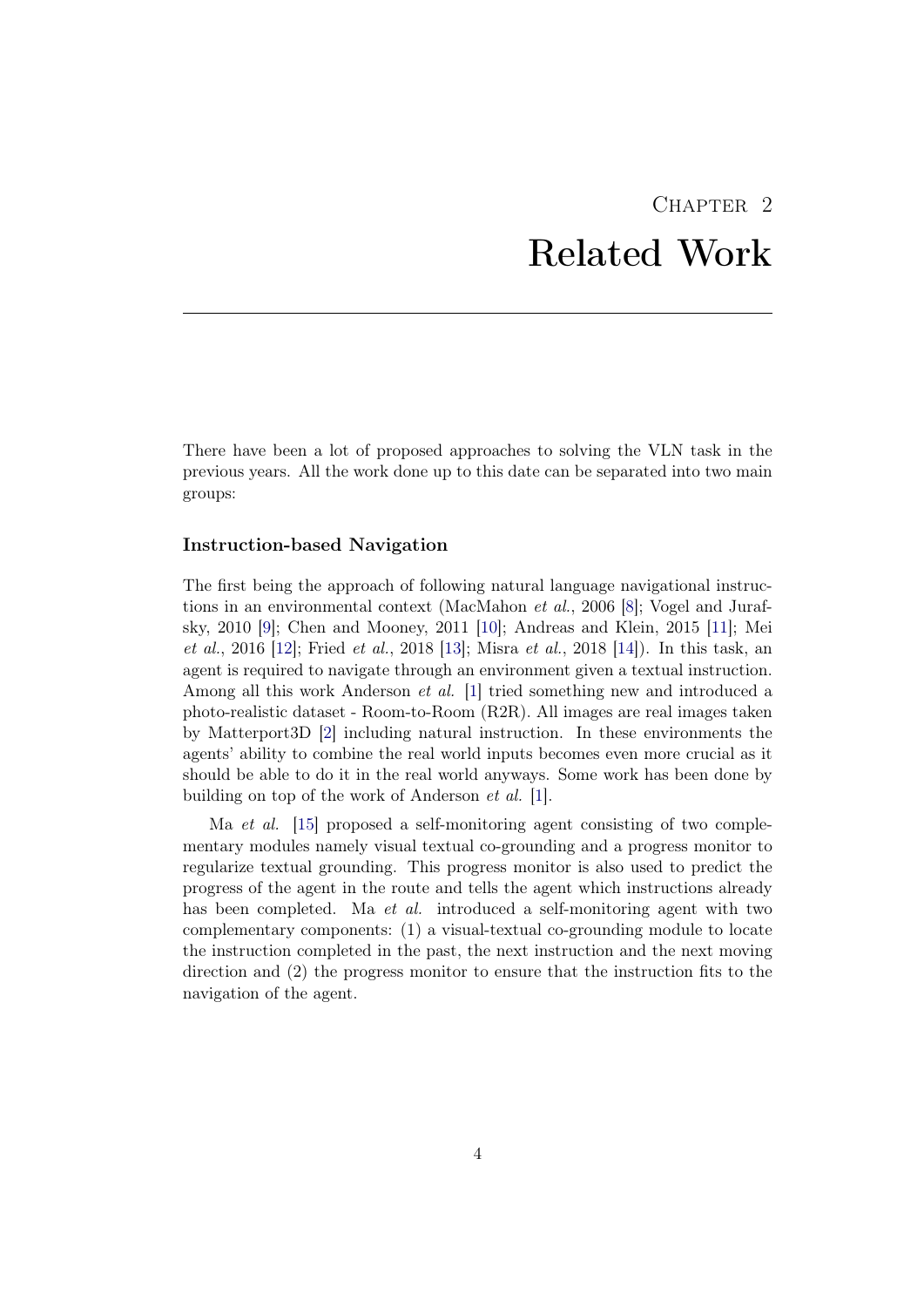#### 2. RELATED WORK 5

Fried et al. [\[4\]](#page-32-4) introduced a Speaker-Follower model in order to synthesize new instructions for data augmentation. The speaker model learns to generate synthetic routes by training on human instructions. This generates more routeinstruction pairs, which also means more annotated data to train the model. This same speaker also pragmatically ranks how the candidate action sequences fit to the instruction.

Tan et al. [\[3\]](#page-32-3) has environmental dropout as its main idea. Environmental dropout means that features are dropped out of the environment in order to generate "different" environments to train on and therefore increasing the number of training environments. Environmental dropout is applied to the back translation model, which will be explained in more detail in a later section. Back translation [\[16\]](#page-33-6) is a popular semi-supervised learning method which has been well studied in the past (Hoang et al., 2018 [\[17\]](#page-33-7); Wang et al., 2018 [\[18\]](#page-33-8); Prabhumoye et al., 2018 [\[19\]](#page-33-9)). In back translation, the model learns two translators - a forward one from source to target sentence and a backward one from target to source sentence. With this backward translator, more source sentences are generated from an external language corpus. The newly acquired pairs of source and target sentences are then used to train the forward translator which results in a performance boost of translation ability.

### Embodied Vision-and-Language

The second group represents the work done on vision-based navigation tasks (Mirowski et al., 2017 [\[20\]](#page-34-0); Zhu et al., 2017 [\[21\]](#page-34-1); Yang et al., 2019 [\[22\]](#page-34-2); Mirowski et al., 2018 [\[23\]](#page-34-3)).

Mirowski et al. [\[20\]](#page-34-0) formulated the navigation task as a reinforcement learning problem. In particular they considered jointly learning the goal-driven reinforcement learning problem with auxiliary depth prediction and loop closure classification tasks. With this approach they are able to navigate only using raw sensory input even when the goal location changes frequently.

Zhu et al. [\[21\]](#page-34-1) proposed an agent which can plan a sequence of actions ahead to achieve it's goal. In this approach the agent has to have knowledge about objects and their features, as well as actions and their preconditions and effects.

Yu, Fried et al. [\[7\]](#page-32-7) investigated into the role the vision has on the navigation task. They showed that even when vision is withdrawn from the agent it can still perform really well for several tasks including VLN.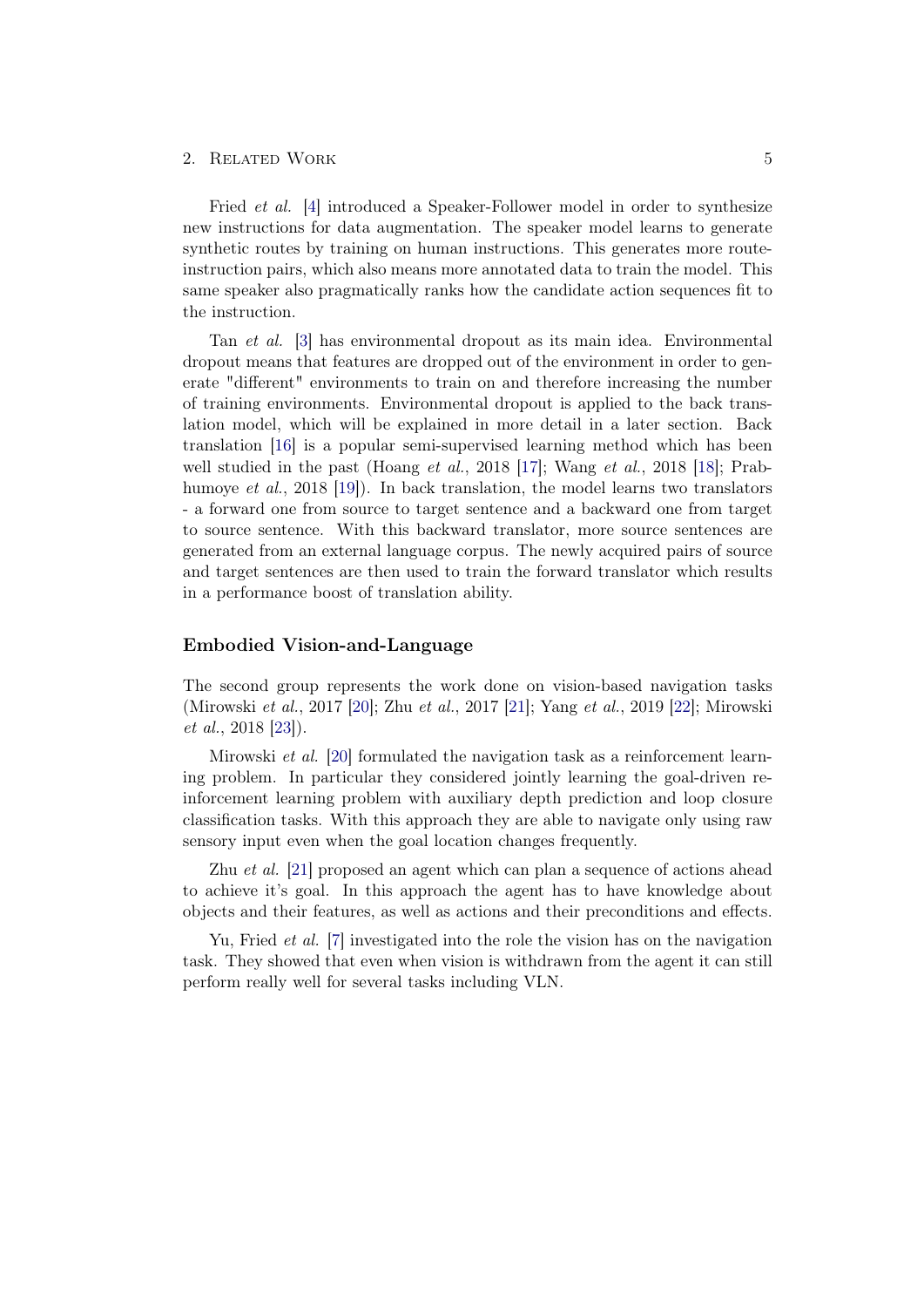#### 2. RELATED WORK 6

#### Other approaches

Yu et al. [\[24\]](#page-34-4) tried a different approach considering path sampling. Almost all research uses shortest-path sampling but Yu et al. tried Random Walk path sampling to augment the data. By using this approach they managed to close the generalization gap further and achieve better unseen performance in their model.

In a more recent paper Hong *et al.* [\[25\]](#page-34-5) introduced the notion of splitting up the instructions into smaller chunks. They recognized that many agents only gain little performance by having two streams of information instead of one. Their solution is to provide a fine-grained matching between sub-instructions and the agents visual perception. They propose what they call the Fine-grained R2R dataset or FGR2R. One problem that arises from splitting up the instructions into small parts is that the agents now have problems converting a subinstruction which depends on a previous sub-instruction. This means when only sub-instructions are used the agents are not capable of seeing connections over the whole instruction.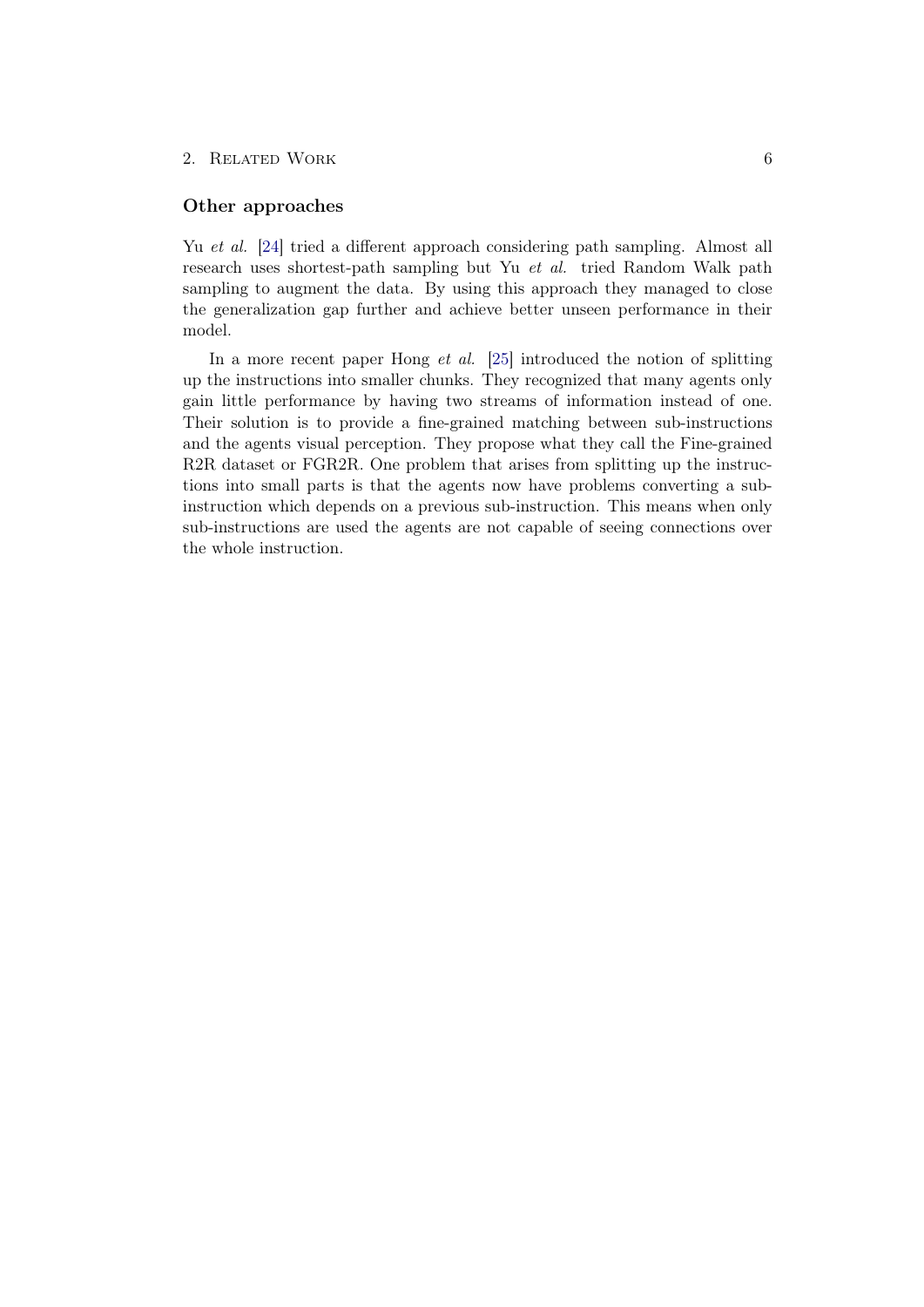# CHAPTER<sub>3</sub> Method

## <span id="page-12-1"></span><span id="page-12-0"></span>3.1 Speaker-Follower Model

The standard model to use in Visual Language Navigation is the instructionfollower model. In this model the agent follows a given instruction and tries to successfully reach the goal. The instructions are human made which means that the number of instructions is limited as it is the case for a lot of supervised learning tasks. To address this problem of not enough labeled paths, Fried et al. [\[4\]](#page-32-4) proposed a Speaker-Follower Model in which they used a speaker model. The speaker model learns to generate route descriptions following a human example. It is first trained on the available ground truth navigation routes and instructions. Before training the follower, the speaker is now able to generate new synthetic routes to add to the already existing physical routes.

The speaker supports the follower both at training as well as at test time. During testing the follower creates specific routes resulting from the input instructions. The speaker then pragmatically ranks these routes. By ranking these routes they have created a pragmatic follower model which means the follower only chooses routes that provide a good explanation of the observed description. This creates a larger amount of supervision data which results in higher generalization ability of the agent when considering unseen environments.

A schematic overview of the model can be seen in Fig. [3.1.](#page-13-1)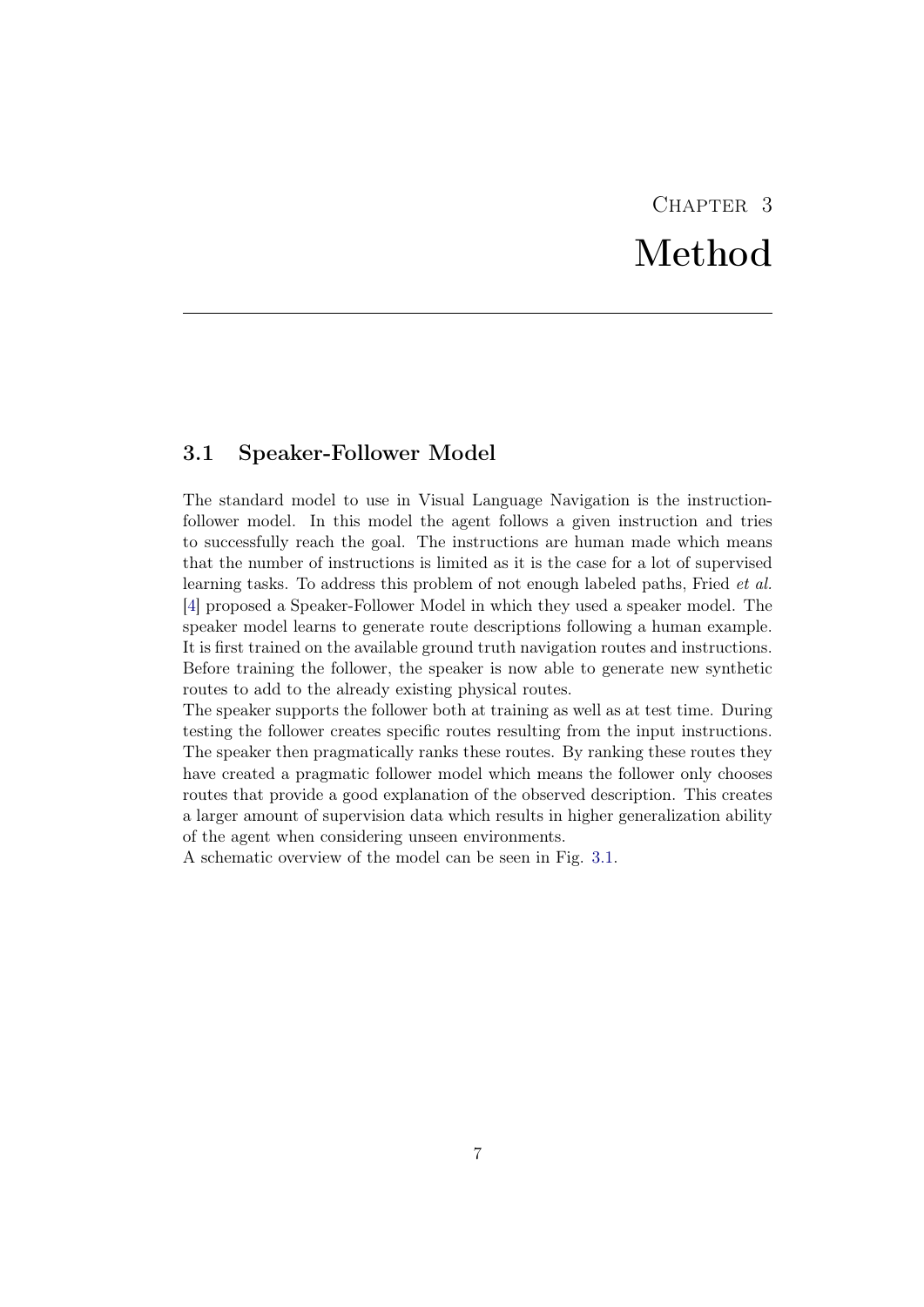#### 3. METHOD 8



<span id="page-13-1"></span>Figure 3.1: Schematic description of the Speaker-Follower model from Fried et al.. The speaker is first trained with a combination of ground-truth routes and human made instructions. As an output of the speaker we get a synthetically generated instruction. These synthetic instructions combined with human made instructions are then used to train the follower.

### <span id="page-13-0"></span>3.1.1 Data Augmentation

To solve the ever existing problem of generalization in machine learning, a lot of data augmentation techniques are used. Fried et al. use the synthetic speaker model as mentioned before to increase the number of navigation instructions and route pairs. A human like instruction is generated for each original instruction from the training set using the shortest-path approach. The synthetic data is combined with the original training data and the follower is trained on this combined data set. After the first training the follower is fine tuned with human annotated data.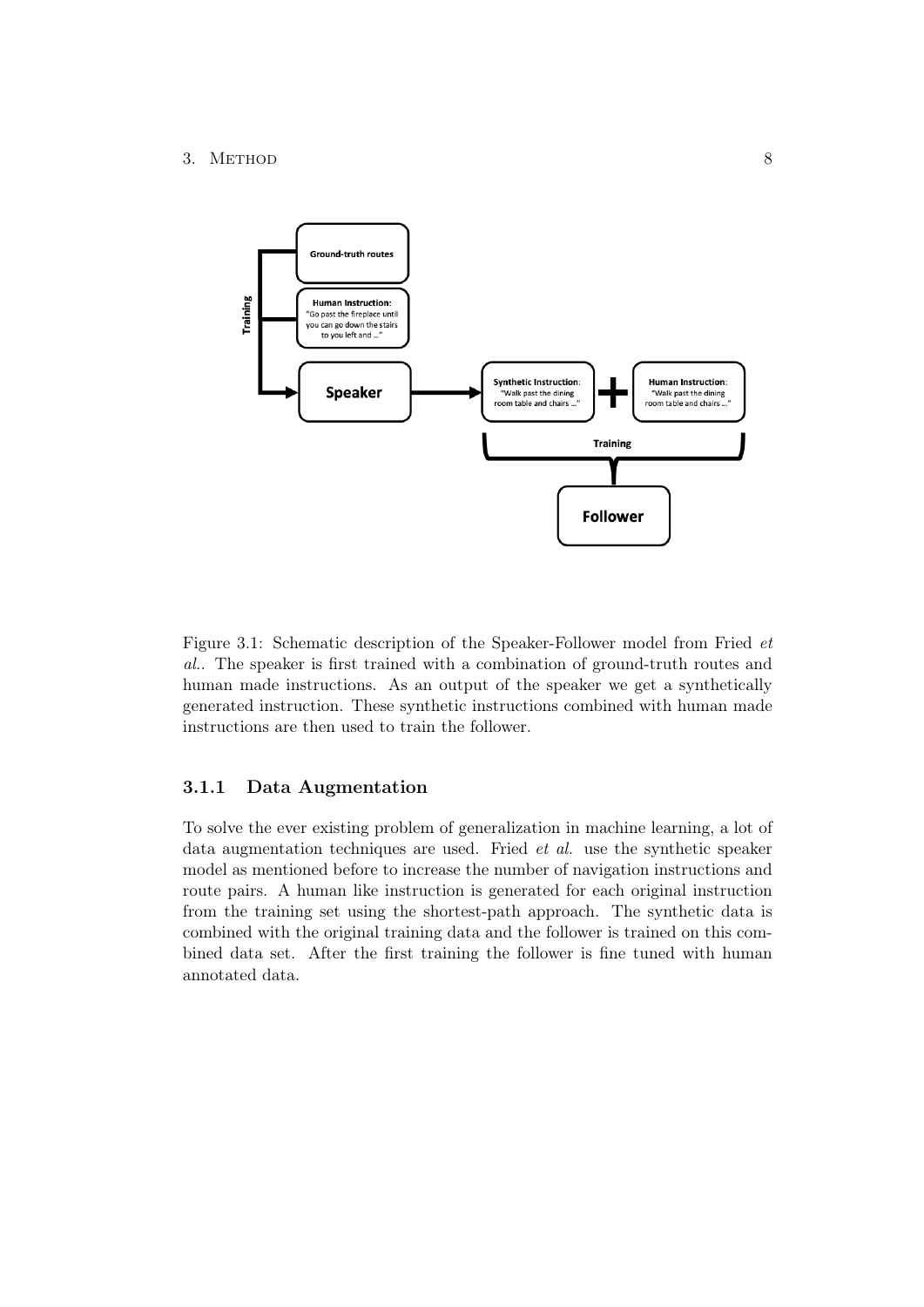#### 3. METHOD 9

### <span id="page-14-0"></span>3.1.2 Panoramic Action Space

The used sequence-to-sequence model in this project has access to a panoramic action space. This means that the agent not just only receives frontal visual sensory input but first builds a 360 degree view of its surrounding. The current viewpoint is discretized into 12 headings of 30 degrees times 3 elevations with 30 degrees. This panoramic action space eliminates the step of first turning the agent in a certain direction to find a feature in the room. The agent can find any feature in its panoramic view in one step, whereas in earlier work [\[1\]](#page-32-1) it only had a 60 degree frontal window.

## <span id="page-14-1"></span>3.2 Environmental Dropout

Dropout in neural networks / machine learning applications usually implies that single "neurons" or nodes are dropped out during the training phase. Tan et al. [\[3\]](#page-32-3) proposed a different approach in their paper. They introduced the notion of environmental dropout, which means dropping out real world object from RGB images. When dropping out objects from an RGB image one quickly runs into the problem of being inconsistent over different viewpoints. Tan et al. solve this problem by only dropping out the image feature while fixing the orientation feature which keeps connectivity of viewpoints intact.

The forward model in environmental dropout is a navigational agent whereas the backward model is a speaker model similar to the one of the Speaker-Follower. The speaker model used by Tan *et al.* is an enhanced version concretely being a Long-Short-Term-Memory Recurrent-Neural-Network with attention flow. Back translation will be explained in detail in Sec. [3.4.3.](#page-17-3) This combination of techniques allows Tan et al. to generate more data as well as more environments which both lead to a better generalization ability of the model.



Figure 3.2: Schematic description of the Environmental Dropout model from Tan et al.. Objects as a whole get "deleted" from the indoor environments as depicted by the red star shapes.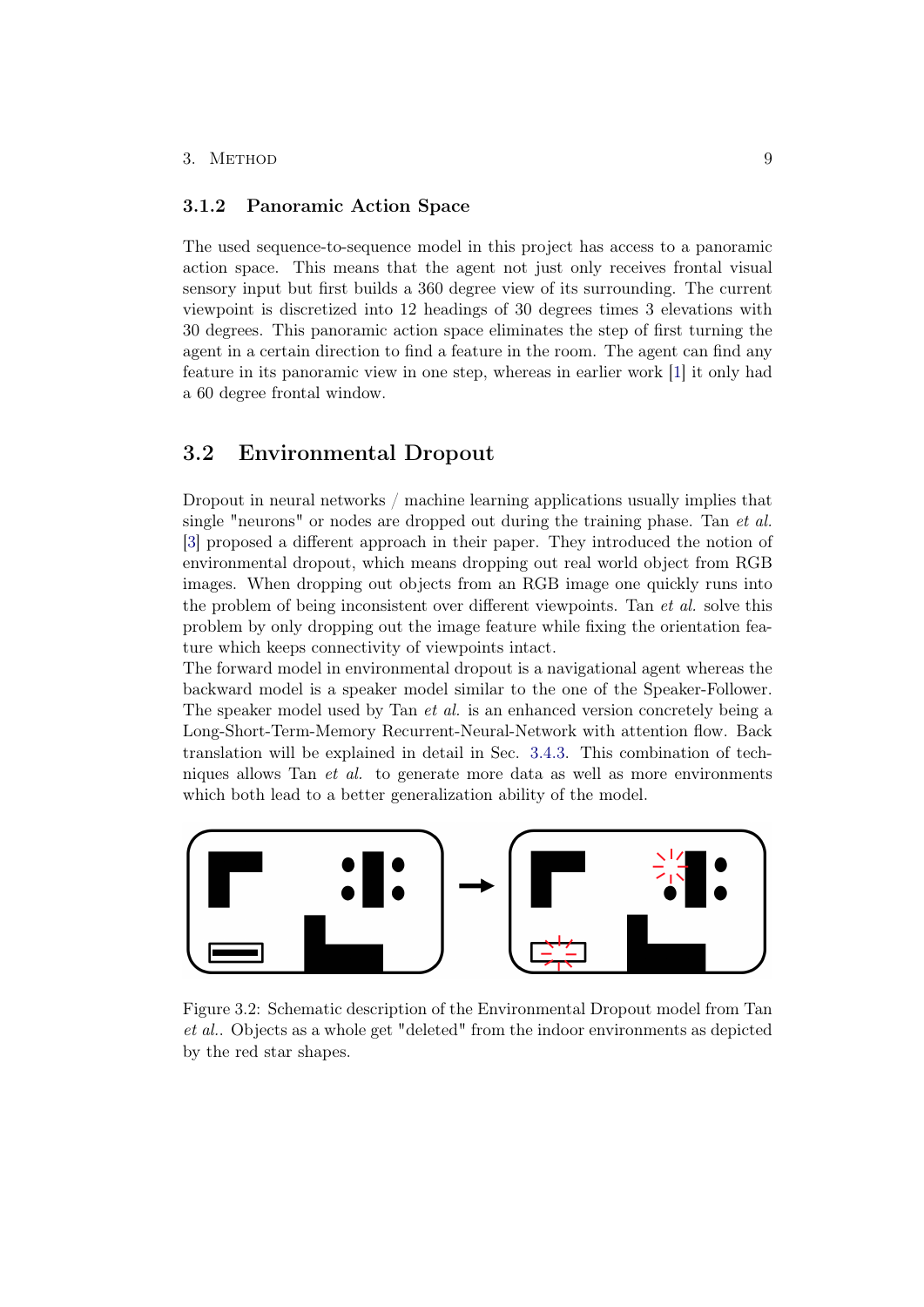## <span id="page-15-0"></span>3.3 Datasets: Difference between R2R and R4R

#### <span id="page-15-1"></span>3.3.1 Room-to-Room (R2R)

In R2R, the environment is represented by a graph where the nodes represent a position the agent can be in. Edges between the nodes indicate that a direct path between two nodes exists. In each node, the agent has an egocentric panoramic view with the images all being captured from indoor environments. The paths paired with language instructions are composed by sequences of nodes in this graph. A path taken in R2R is always the shortest path between two nodes provided it is no shorter than 5m and contains between 4 and 6 edges. Each path has 3 associated language instructions. The average length amount of words per instruction is 29 and the vocabulary consists of 3.1k words in total.

As mentioned before R2R always chooses the shortest path. This however poses a problem since the shortest path may not always correspond to the path that should be taken according to the given instructions. The shortest path has some constraints mentioned above but they cannot solve this problem. A possible solution is given in the next section.

The data is partitioned into one training set, two validation sets and one test set. Different strategies [\[4\]](#page-32-4) [\[26\]](#page-34-6) have been used to guide the agent and to introduce intrinsic/extrinsic reward. Fried *et al.* [\[4\]](#page-32-4) use a follower model which is trained by the student forcing method. That means that the agent's decisions are supervised by the action which takes it closest to the goal. The follower also generates paths which are then scored by the speaker model during inference. The same speaker is used to create an augmented dataset which is used as a training extension to the original R2R dataset.

Wang *et al.* [\[26\]](#page-34-6) use policy gradients to train their agent. The agent gets a positive reward if it gets closer to the goal and a negative feedback otherwise.

Anderson *et al.* [\[1\]](#page-32-1) also showed weaknesses in the currently used metrics. They proposed the Success weighted by Path Length (SPL) score which penalizes agents for taking longer paths. This score of course falls apart when we use the R4R data set as explained in the next section. We will also explain the SPL in more detail in chapter 4.1.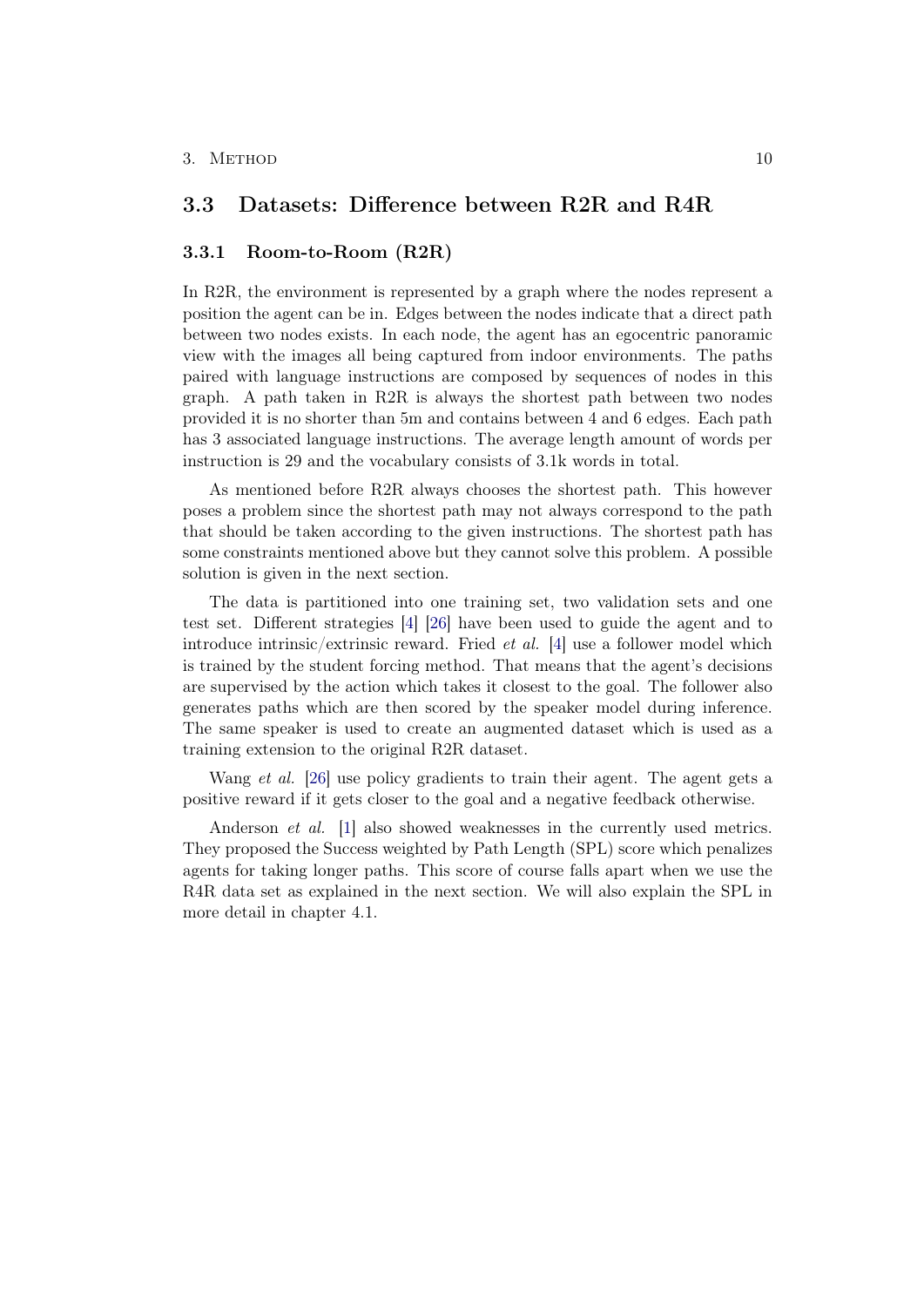#### 3. METHOD 11

#### <span id="page-16-0"></span>3.3.2 Room-for-Room (R4R)

The navigation simulator is based on the Room-to-Room (R2R) simulator [\[27\]](#page-34-7). The problem that arises due to the R2R reference paths is that all these paths are shortest-to-goal paths. This in turn means that the agent doesn't have to have a high language conformity in order to obtain a high score. Adding to this is the fact that the largest path in the R2R dataset has only 6 edges. This problem is addressed by the R4R instruction set which generates paths by combining R2R paths together. Existing paths are concatenated if the end node of one path is within a threshold distance of the start node of another path. Figure [3.3](#page-16-1) shows a schematic drawing of the R4R path construction.

Each newly generated path will map to  $N_A * N_B$  joined instructions, where  $N_A$  and  $N_B$  are the number of annotations associated with paths A and B.

This approach could of course be taken even further. That means augmenting the R4R data once again by using it as an input with the conversion script from Jain et al. [\[5\]](#page-32-5). By concatenating the paths from R4R with itself again the resulting paths are even longer and the file size increase considerably. We tried to do it for the training data and ended up with a file exceeding 60 Gb in size. Training on so much data was not possible considering the time available to this project.



<span id="page-16-1"></span>Figure 3.3: This figure shows the concatenation of two paths in a random graph network. The orange path represents the shortest path and the green / blue paths represent two arbitrary R2R paths. The two paths are concatenated to create longer, twistier paths with the same start / end points as the shortest path. The blue path's end node has to be within a threshold distance of 3.0 m of the green starting node in order for the two paths to be concatenated.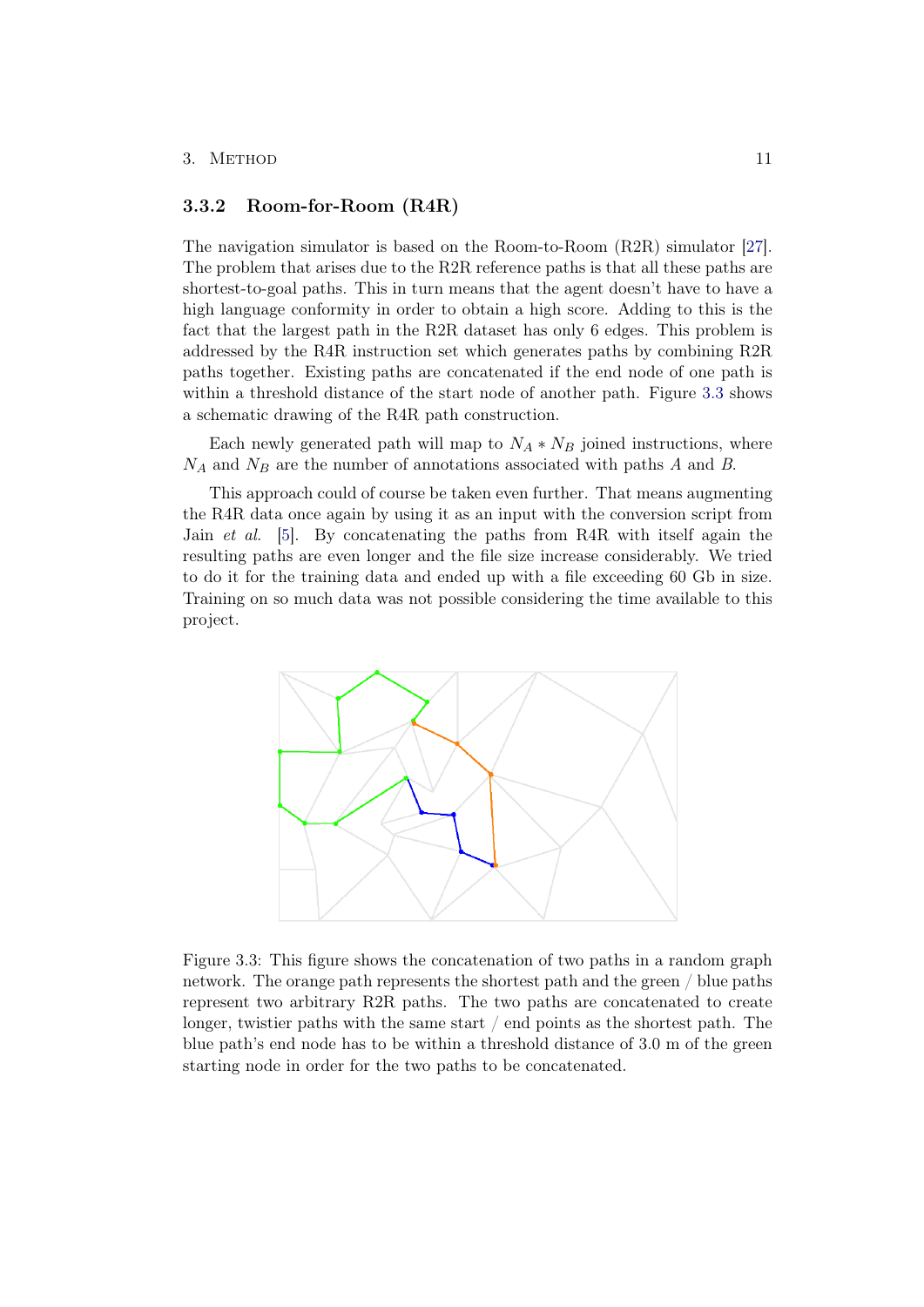## <span id="page-17-0"></span>3.4 Supervised Learning

### <span id="page-17-1"></span>3.4.1 Imitation Learning (IL)

When using imitation learning, the agent learns to imitate the behaviour of a teacher. In navigation the teacher selects the next navigable viewpoint which is on the shortest route from the current viewpoint. The agent tries to minimize the negative log probability of the teacher's action.

### <span id="page-17-2"></span>3.4.2 Reinforcement Learning (RL)

When given a route from IL, the route is the shortest path but that does not mean that it follows the spoken instructions. To make sure that the path taken also follows the textual instructions reinforcement learning is used. In RL the agent learns with certain rewards, for example if the agent stops within a threshold distance from the goal it receives a positive reward and a negative reward otherwise. Tan et al. [\[3\]](#page-32-3) used both IL and RL combined in order to benefit from both learners.

### <span id="page-17-3"></span>3.4.3 Back-translation

Back translation [\[16\]](#page-33-6) is a very popular semi-supervised learning method which has been used many times in research up to this date. In the back-translation method the model learns two translators in the first step. The model consists of given source and target sentences and it learns a forward translator from source to target and a backward translator in the other direction. Then it generates more source sentences using the backward translator which generates more data to train the model. Fried et al. [\[4\]](#page-32-4) used this approach when implementing their speaker model to generate a larger amount of synthetically generated language instructions.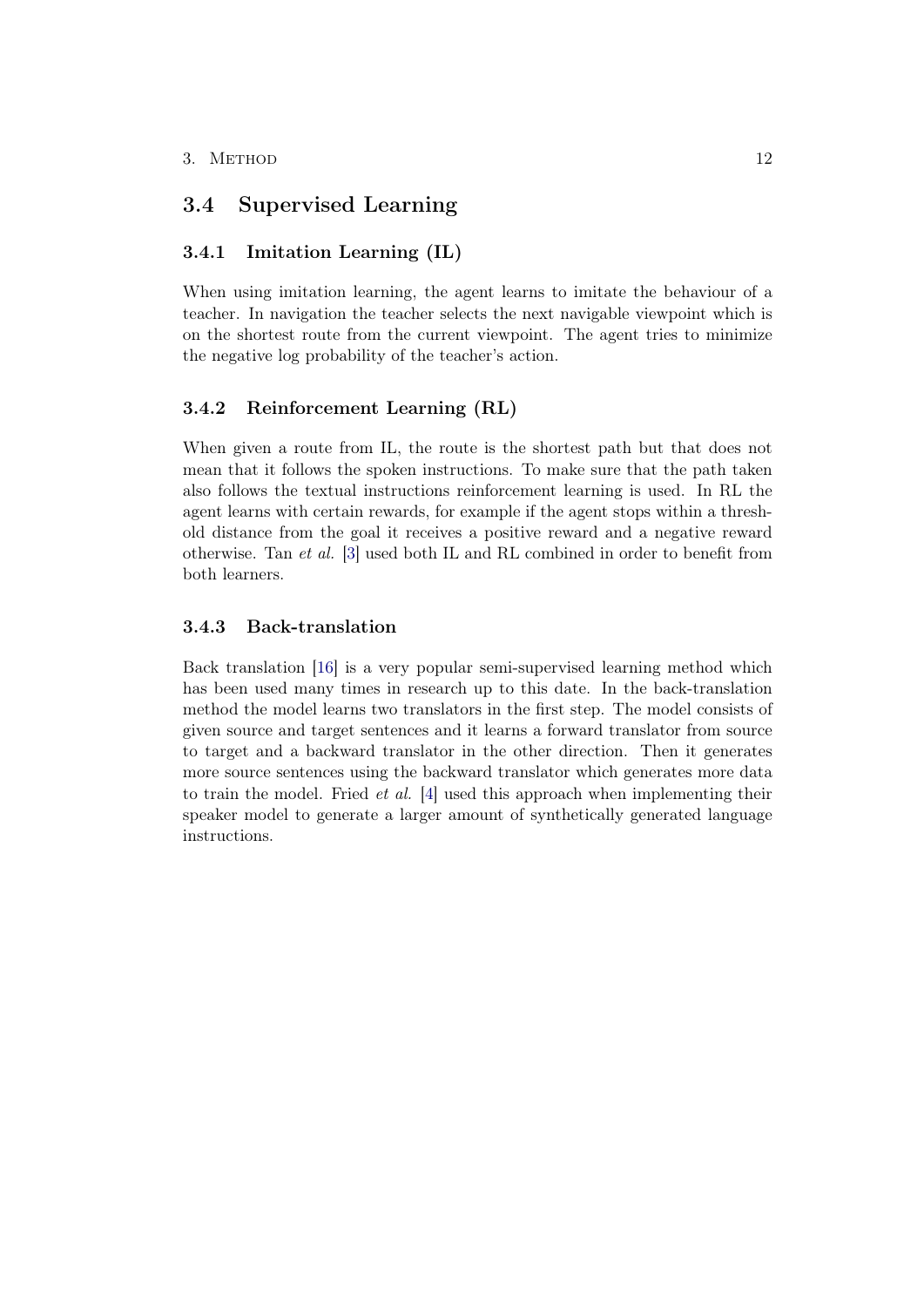# <span id="page-18-0"></span>CHAPTER<sub>4</sub> Experimental Setup

## <span id="page-18-1"></span>4.1 Evaluation Metrics

Path Length  $(PL)$  is equal to the total length of the predicted path. It is of course optimal when it's equal to the length of the reference path.

Navigation Error (NE) measures the distance between the last predicted path node and the last reference path node.

Success Rate  $(SR)$  shows how many times the last node of the predicted path is within a certain threshold distance of the last reference path node.

Oracle Navigation Error (ONE) measures the smallest distance from any node in the path to the reference goal node.

Oracle Success Rate  $(OSR)$  measures how often any node in the path is within a certain threshold distance from the goal. The goal is represented by the last node of the reference path.

Success weighted by Path Length (SPL) [\[1\]](#page-32-1) takes into account both Success Rate and path length. What it does not consider is the similarity between the intermediate nodes of the predicted path and the reference path. This poses the problem that even though it displays a high score that predicted path did not really follow the spoken instructions but only got the goal right.

The metrics used in this project are the Success Rate, Navigation Error, Path Length and the Success weighted by Path Length.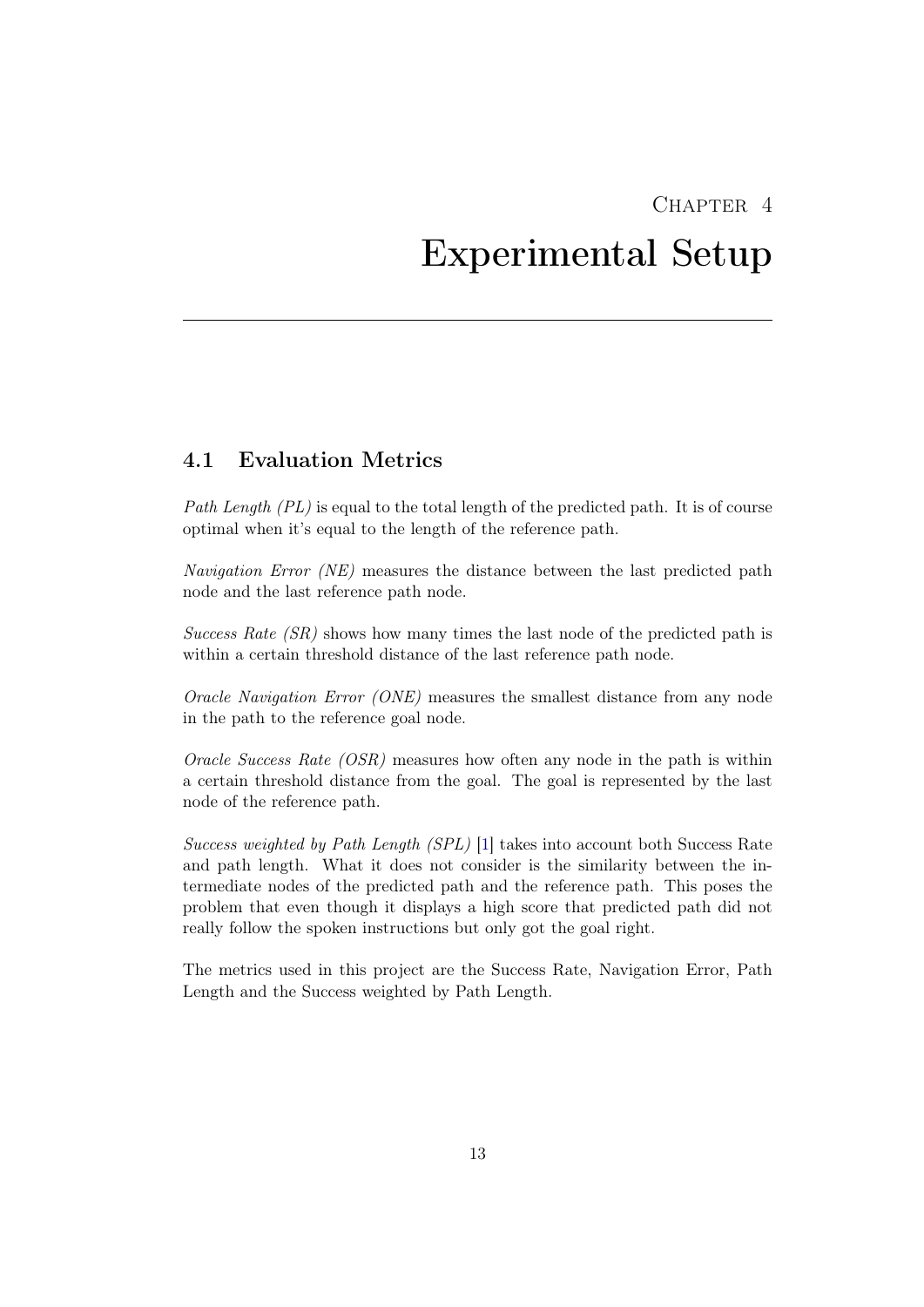## <span id="page-19-0"></span>4.2 Training and Testing

Training and testing is done in a variety of combinations in order to find the one where the overall score benefits the most. The combinations are as follows:

Speaker-Follower model

- Trained on R2R, tested on R2R
- Trained on R2R, tested on R4R
- Trained on R4R, tested on R2R
- Trained on R4R, tested on R4R

and done respectively for the Environmental Dropout model.

For the Environmental Dropout model the speaker as well as the agent are trained for 80'000 iterations. Then the agent is finetuned for another 200'000 iterations starting from the previously achieved best value in unseen environments. When training the speaker and agent, features are dropped out as much as possible. The model is trained with the combination of augmented data and training data.

In the Speaker-Follower model the speaker is first trained with human instructions for a maximum of 20'000 iterations. After the speaker has learned to generate instructions a script is run which actually generates the instructions and stores them in a JSON file. The agent is then trained with this augmented data for 50'000 iterations and fine tuned further for another 20'000 iterations on a combination of original and synthetically generated speaker data.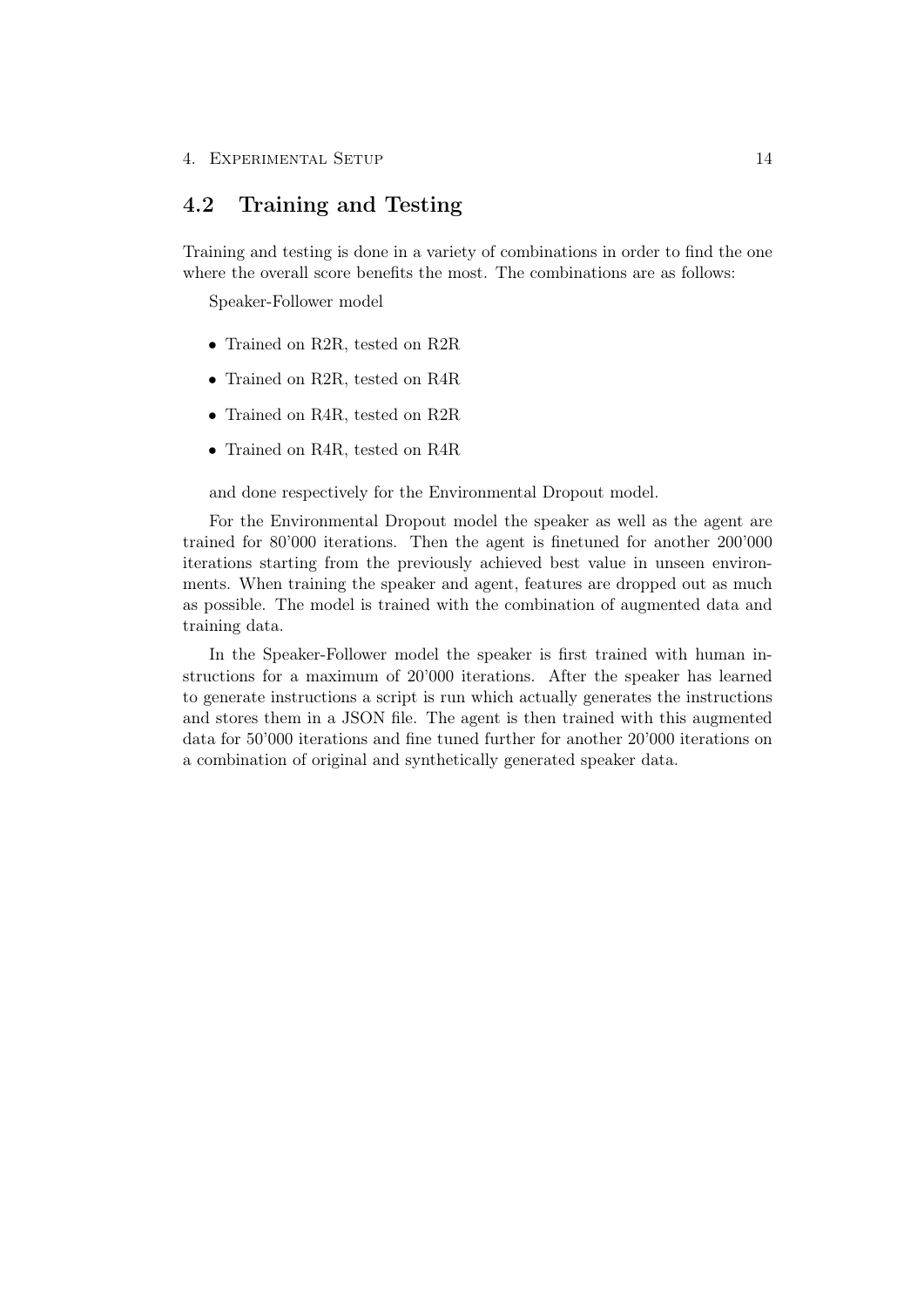## <span id="page-20-0"></span>4.3 Dataset and Simulator

Both agents (Speaker-Follower and Environmental Dropout) are evaluated on the Matterport3D Simulator [\[1\]](#page-32-1). The R2R vision-and-language navigation dataset is used as a baseline. In this task the agent receives a spoken instruction which describes the path the agent should follow. The agent then takes multiple discrete actions like turning and moving until it reaches the - what it think is - the goal location. At this location it executes a "stop" action and ends the task. From this dataset the R4R dataset is generated according to the conversion approach from [\[5\]](#page-32-5).

|      |             |        | $#samples$ PL(mean) | SPD(mean) |
|------|-------------|--------|---------------------|-----------|
|      | Train       | 14039  | 9.91                | 9.91      |
| R2R. | Val. seen   | 1021   | 10.2                | 10.2      |
|      | Val. unseen | 2249   | 9.50                | 9.50      |
|      | Train       | 233532 | 20.6                | 10.5      |
| R4R. | Val. seen   | 1035   | 20.4                | 11.1      |
|      | Val. unseen | 45234  | 20.2                | 10.1      |

### <span id="page-20-1"></span>4.3.1 Data on R2R and R4R

Table 4.1: Data on the R4R path conversion. PL(mean) denotes the average path lengths and SPD(mean) denotes the average length of the shortest to goal paths.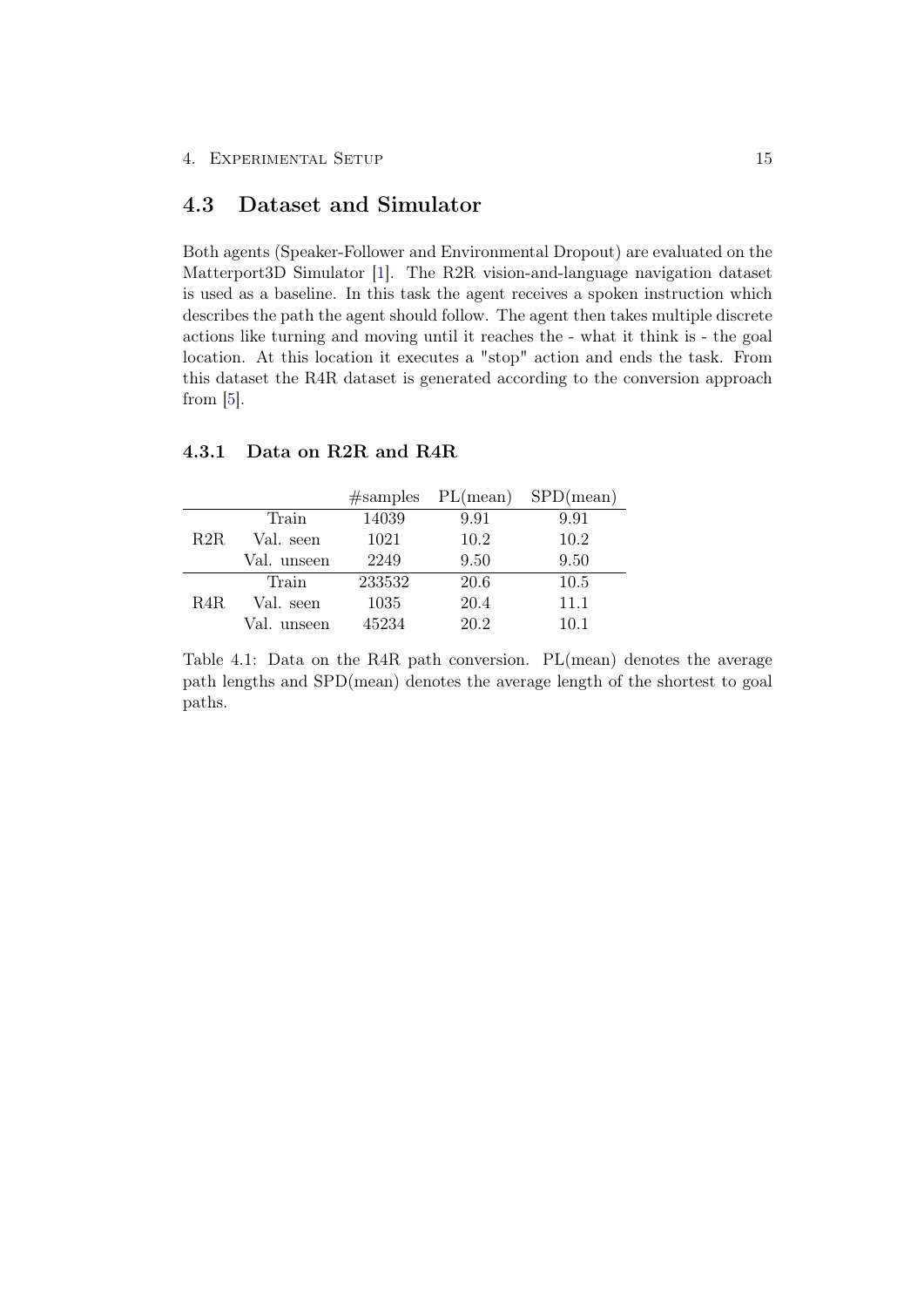#### 4. EXPERIMENTAL SETUP 16

## <span id="page-21-0"></span>4.4 Agent

### <span id="page-21-1"></span>4.4.1 Base Agent Model

#### Speaker-Follower

The model follows the approach of [\[1\]](#page-32-1). It takes the output from the final convolutional layer of a ResNet [\[28\]](#page-34-8) trained on the ImageNet [\[29\]](#page-34-9) classification dataset. To increase the ability to generalize, GloVe embeddings [\[30\]](#page-35-0) are used to initialize the word-embedding vectors in the speaker and follower. The training of the follower consists of student-forcing (sampling actions from the model during training and supervising using the shortest-path to reach the goal). Standard maximum likelihood training with a cross-entropy loss is used to train the base speaker model.

#### Environmental Dropout

The agent used is based on the encoder-decoder model from Fried *et al.* 2018 [\[7\]](#page-32-7). The encoder is a bidirectional Long Short Term Memory (LSTM) - Recurrent Neural network (RNN) with an embedding layer. The decoder of the agent is a regular attentive LSTM-RNN.

The view feature observed in the new environment is calculated by an elementwise multiplication of the original feature and the environmental dropout mask. To maintain the spacial structure, i.e. maintain consistency across different viewpoints, only the ResNet [\[28\]](#page-34-8) image feature is dropped while the orientation feature is fixed. For a more theoretical view on this please refer to the paper of Tan et al. [\[3\]](#page-32-3).

This approach leads to an improvement of 3 points of the BLEU-4 score [\[3\]](#page-32-3). To this model, the environmental dropout approach is added to complete the model.

#### <span id="page-21-2"></span>4.4.2 R4R Speaker

The speaker implemented generates longer instructions from given routes by using the R4R construction of paths. That means paths are concatenated with each other. This concatenation will result in a lower score considering the success rate since it is inherently more difficult to follow a path the longer it gets.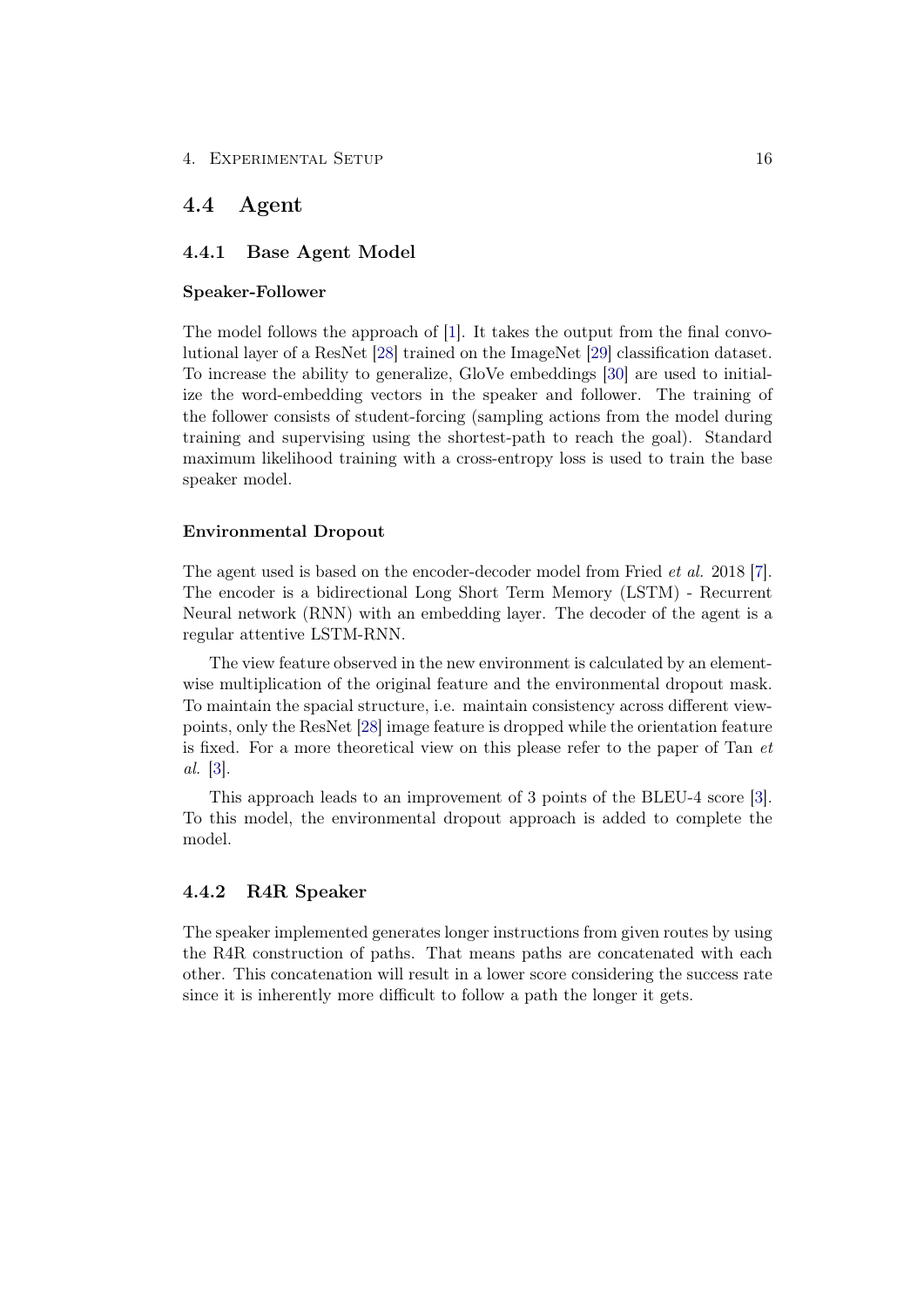# CHAPTER<sub>5</sub> Results

<span id="page-22-0"></span>As already mentioned before, the 2 models were trained on both datasets R2R and R4R using all possible combinations.

- Environmental Dropout: The speaker of the Environmental Dropout (EnvDrop / ED) model is trained for 80'000 iterations as a first step. Then the agent is trained another 80'000 iterations using a mixture of human annotated data and speaker synthesized data. After this training the agent is trained further during 200'000 iterations with added environmental dropout.
- Speaker-Follower: The speaker of the Speaker-Follower (SF) model is trained for 20'000 iterations until it learned to generated somewhat reasonable instructions. After this the agent is trained again with a mixture of human annotated data and synthetically generated speaker data. To finish the training, the agent is fine-tuned on the original data for another 20'000 iterations. After the training process trajectory predictions with pragmatic inference are obtained by using the rational follower script.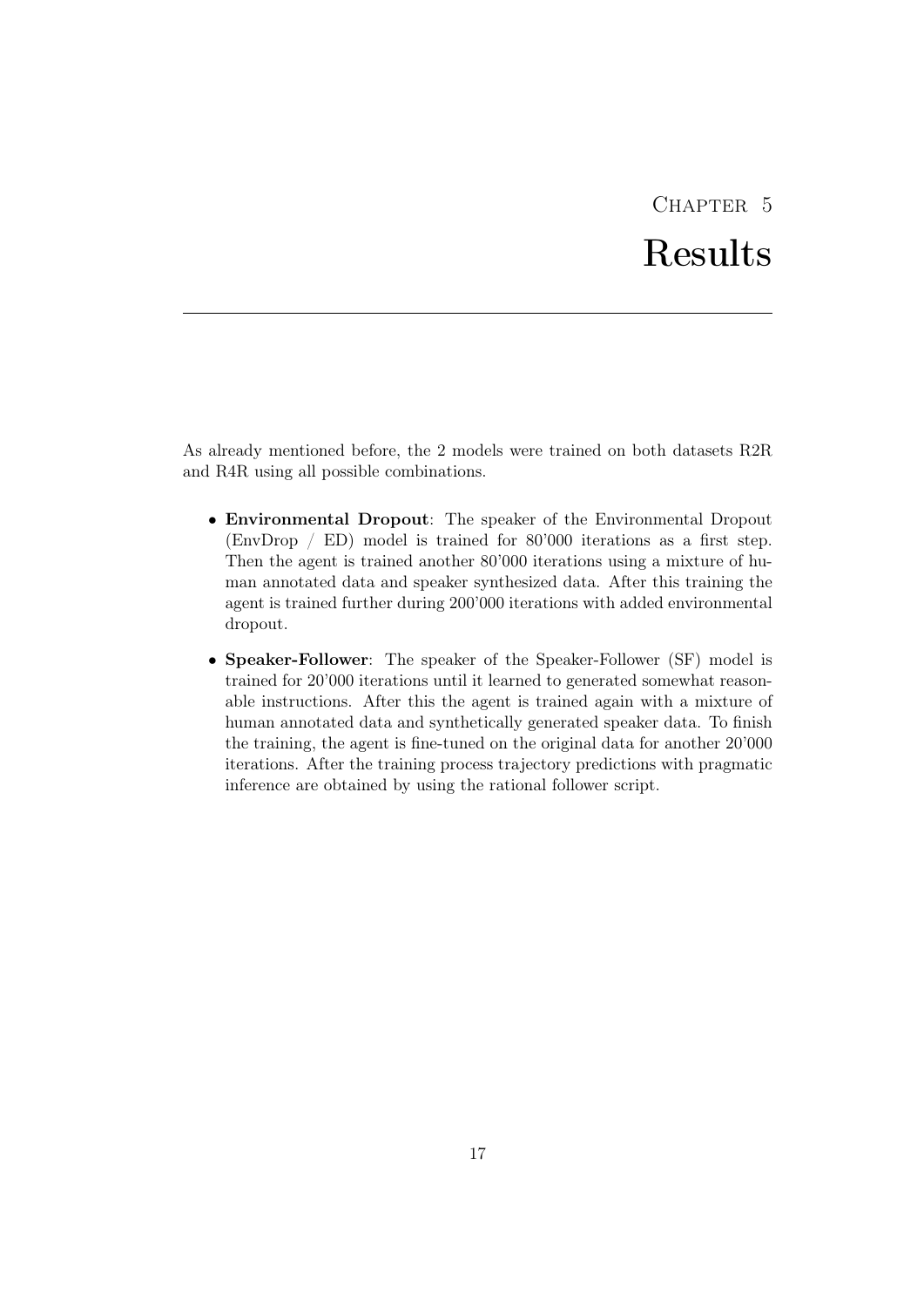## <span id="page-23-0"></span>5.1 R2R Training

|         |                               | Validation Seen |                   |                     |               |            | <b>Validation Unseen</b> |       |                  |
|---------|-------------------------------|-----------------|-------------------|---------------------|---------------|------------|--------------------------|-------|------------------|
| $^{\#}$ | Model                         | PL              | NEL               | $SR+$               | $SPL\uparrow$ | PL.        | NET                      | $SR+$ | SPL <sup>†</sup> |
|         | Random [5]                    |                 |                   | 10.4 9.82 5.00 3.70 |               | 9.32       | 9.32                     | 5.20  | 4.00             |
|         | $ED$ Base $[3]$               |                 | $11.0 \quad 3.99$ | 62.1                | 59.0          | 10.7       | 5.22                     | 52.2  | 48.0             |
| 2       | EnvDrop                       |                 | 10.3 4.07 62.7    |                     | 60.0          | 10.48      | 5.71                     | 47.6  | 44.0             |
|         | $SF$ Base [4] $-3.08$         |                 |                   |                     | $70.1 -$      | $\sim$ $-$ | 4.83                     | 54.6  | $\sim$ $-$       |
|         | Speak.-Foll. 11.8 3.05 71.5 - |                 |                   |                     |               | 11.8       | 4.64                     | 55.6  |                  |

### <span id="page-23-1"></span>5.1.1 R2R Evaluation

<span id="page-23-2"></span>Table 5.1: Results on R2R Validation Seen and Validation Unseen sets using R2R training data. The first column shows the used models. Success Rate (SR) and Success weighted by Path Length (SPL) are reported in percentages, Path Length (PL) and Navigation Error (NE) in meters. The up-arrow after SR and SPL indicates higher is better, whereas the down-arrow after NE indicates that lower is better. ED / EnvDrop stands for Environmental Dropout and SF stands for Speaker-Follower. The best performance is highlighted bold for each metric except the path length. Our models are highlighted bold for better visibility.

In Table [5.1](#page-23-2) a comparison is made between the base performance of Tan et al. [\[3\]](#page-32-3) and Fried *et al.* [\[4\]](#page-32-4) and our performance using the basic R2R training. As can be seen the results match quite good with a certain range of uncertainty. The ED base performance is chosen to be the "Single Run" performance since it is the most general and highly correlated to the agent's performance. The SF base performance is using data augmentation from the speaker, pragmatic inference and a panoramic action space. The Speaker-Follower model number 4 displays a rather high success rate of 71.5 % which can be misleading though. As stated in earlier research [\[5\]](#page-32-5) the success rate on the R2R dataset does not really give a value on how much the path conforms to the reference path. It only evaluates if the agent reached the goal location within a certain threshold distance. The same is true for the unseen best performance with 55.6 %. Both these scores these scores have been achieved with the standard Speaker-Follower model which is odd since the environmental dropout model is supposed to use an improved speaker-model version.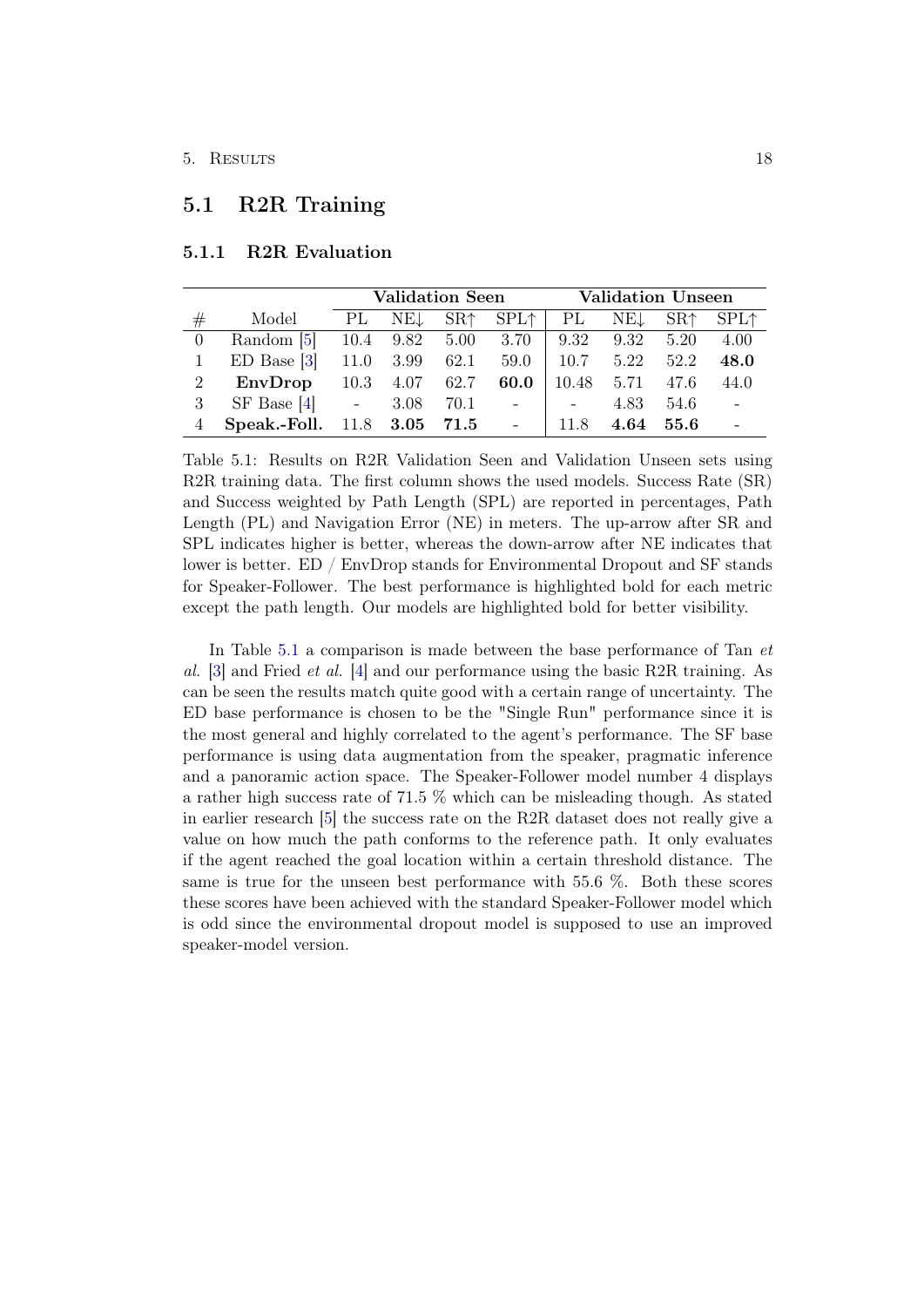#### 5. Results 19

### <span id="page-24-0"></span>5.1.2 R4R Evaluation

It is interesting to see in Table [5.2](#page-24-1) that the EnvDrop model performed a bit better in seen environments than it's R2R counterpart when evaluated on R4R data. The success rate of the agent in seen environments increased from 62.7% to 63.5%. Although this performance increase is marginal, the expectation would be to see a drop in success rate since it is inherently more difficult to follow a longer path than it is to follow a shorter path. In unseen environments the performance drops as expected from 52.2% success rate to 45.7%.

|   |                                      |      | <b>Validation Seen</b>           |  |                             |            | <b>Validation Unseen</b> |      |                                                     |
|---|--------------------------------------|------|----------------------------------|--|-----------------------------|------------|--------------------------|------|-----------------------------------------------------|
| # | Model                                | - PL |                                  |  | NE <sub>↓</sub> SR↑ SPL↑    |            |                          |      | PL NE <sub>L</sub> SR <sup>†</sup> SPL <sup>†</sup> |
|   | Random [5] 21.8 11.4 13.1 2.00       |      |                                  |  |                             | 23.6       | 10.4                     | 13.8 | 2.20                                                |
|   | R <sub>2</sub> R EnvDrop             |      |                                  |  | $10.3$ $4.07$ $62.7$ $60.0$ | 10.48 5.71 |                          | 47.6 | 44.0                                                |
| 2 | EnvDrop                              |      | $10.1$ $3.92$ $63.5$ <b>61.0</b> |  |                             | 14.1       | 5.51                     | 45.7 | 40.0                                                |
| 3 | R <sub>2</sub> R SF 11.8             |      | $3.05\,$                         |  | 71.5 -                      | 11.8       | 4.64                     | 55.6 | $\sim 100$                                          |
|   | <b>Speak.-Foll.</b> 16.4 7.26 20.6 - |      |                                  |  |                             | 16.9       | 8.77                     | 16.0 |                                                     |

<span id="page-24-1"></span>Table 5.2: Results on R4R Validation Seen and Validation Unseen sets. Success Rate (SR) and Success weighted by Path Length (SPL) are reported in percentages, Path Length (PL) and Navigation Error (NE) in meters. The random agent number 0 is taken from Jain *et al.* [\[5\]](#page-32-5) for comparison purposes. R2R EnvDrop and R2R SF are the two models evaluated on R2R to enable a direct comparison between the two datasets.

We can see in Tab. [5.2](#page-24-1) that even though the Environmental Dropout model was trained on R2R data, it reached a decent score both regarding the Navigation Error as well as the Success Rate. The Speaker-Follower model however did not do so well. The performance drops considerably when tested on R4R data as can be seen in Table [5.2](#page-24-1) number 4. The success rate in seen environments drops from 71.5  $\%$  to 20.6  $\%$  and from 55.6  $\%$  to 16.0  $\%$  in unseen environments. The navigation error increases by a factor of about 2 in both cases.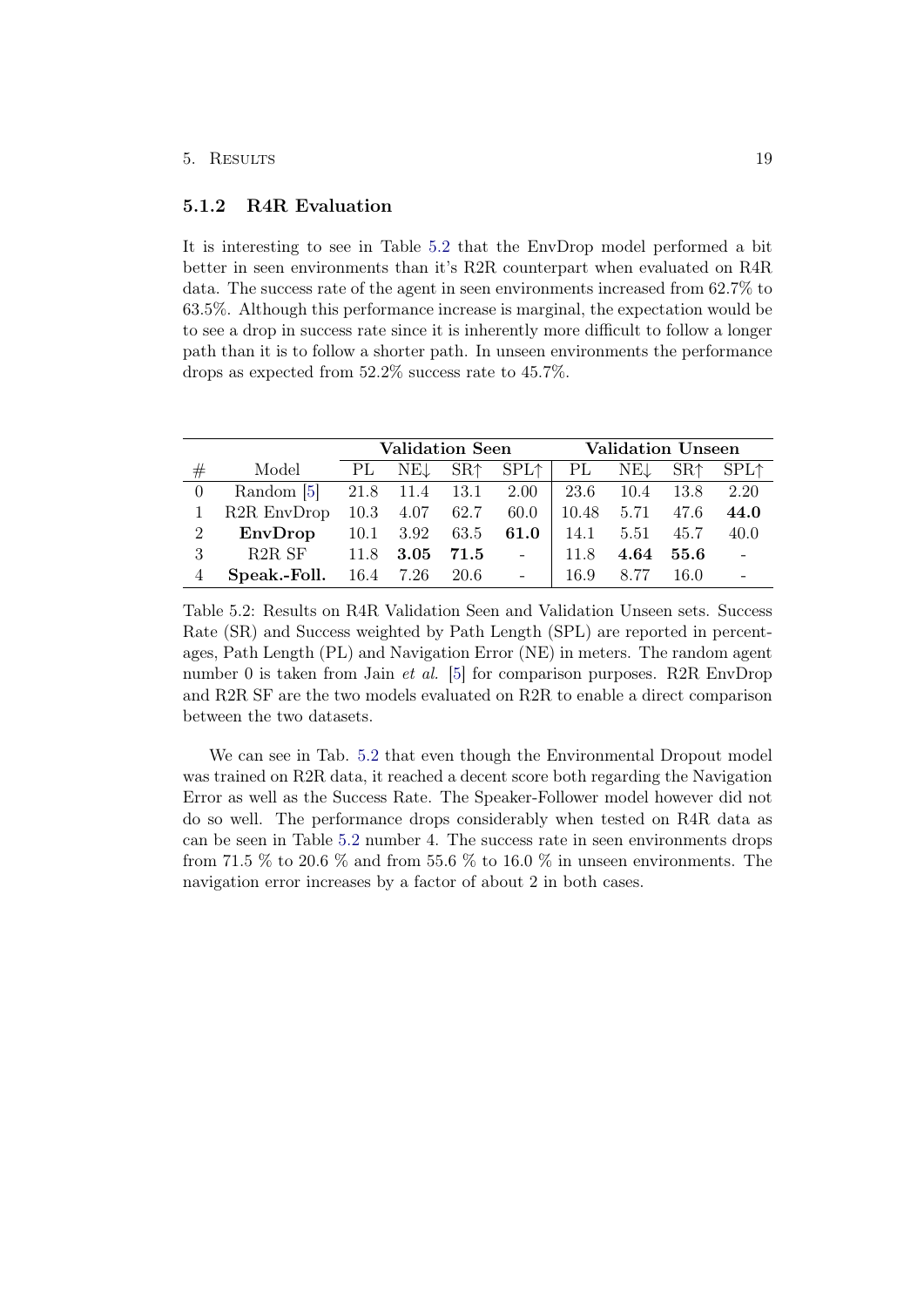## <span id="page-25-0"></span>5.2 R4R Training

|   |                                                  |      | Validation Seen Validation Unseen |  |                                       |      |           |           |                  |
|---|--------------------------------------------------|------|-----------------------------------|--|---------------------------------------|------|-----------|-----------|------------------|
| # | Model                                            | - PL |                                   |  | $NEL$ $SR \uparrow$ $SPL \uparrow$ PL |      | NEJ       | $SR+$     | SPL <sup>†</sup> |
|   | Random [5] 10.4 9.82 5.00 3.70 9.32 9.32         |      |                                   |  |                                       |      |           | 5.20      | 4.00             |
|   | R2R EnvDrop 10.3 4.07 62.7                       |      |                                   |  | 60.0                                  |      | 10.5 5.71 | 47.6      | 44.0             |
| 2 | EnvDrop                                          |      | 15.4 5.05 50.6 41.0               |  |                                       | 30.1 | 7.84      | 30.9      | 18.0             |
| 3 | R2R SF 11.8 3.05                                 |      |                                   |  | $71.5$ -                              | 11.8 |           | 4.64 55.6 | $\sim$ $-$       |
|   | <b>Speak.-Foll.</b> $11.7 \quad 3.97 \quad 60.0$ |      |                                   |  |                                       | 11.5 | 5.43      | 42.8      |                  |

### <span id="page-25-1"></span>5.2.1 R2R Evaluation

<span id="page-25-2"></span>Table 5.3: Results on R2R Validation Seen and Validation Unseen sets. The first column shows the used models. Success Rate (SR) and Success weighted by Path Length (SPL) are reported in percentages, Path Length (PL) and Navigation Error (NE) in meters. R2R EnvDrop and R2R SF are the two models evaluated on R2R to enable a direct comparison between the two datasets.

In Table [5.3](#page-25-2) we see that the average path length of the environmental dropout model increased drastically when training on R4R data, whereas the path length in the Speaker-Follower model stays more or less constant. The average path length of the environmental dropout model increased from 10.48 m to 30.1 m in unseen environments. This increase in average path length is to be expected since R4R consists out of longer paths. Considering the success rate we see the expected drop in performance for both models. The success rate of the EnvDrop model drops from 47.6 % to 30.9 % and the Speaker-Follower model drops from 55.6 % to 42.8 % in unseen environments. The lowest navigation error is still held by the standard R2R Speaker-Follower model with 3.05 m which makes sense since longer paths are inherently more difficult to follow. The R4R trained Speaker-Follower model comes close to this value with 3.97 m of navigation error. The SPL score is of course expected to drop considerably when working with R4R datasets since the paths get much longer. Our R4R trained environmental dropout model reaches an SPL of 18.0 % in unseen environments.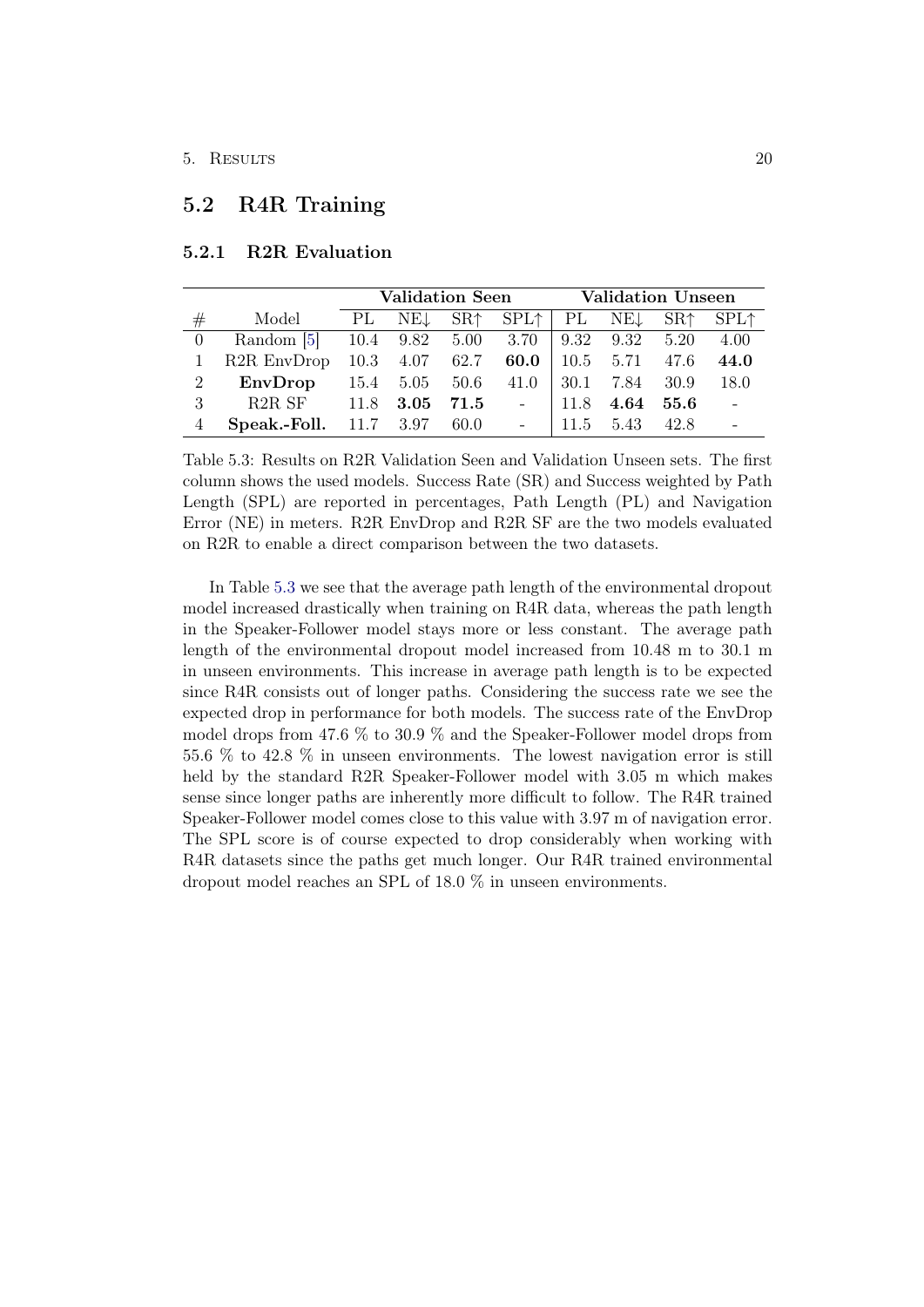|                |                | <b>Validation Seen</b> |           |       |               |      |       | <b>Validation Unseen</b> |        |
|----------------|----------------|------------------------|-----------|-------|---------------|------|-------|--------------------------|--------|
| #              | Model          | PL                     | NE↓       | $SR+$ | $SPL\uparrow$ | PL   | NEL   | SR <sub>1</sub>          | $SPL+$ |
| $\Omega$       | Random [5]     | 21.8                   | 11.4      | 13.1  | 2.0           | 23.6 | -10.4 | 13.8                     | 2.2    |
|                | $RCM$ GO $[5]$ |                        | 24.5 5.11 |       | 55.5 32.3     | 32.5 | 8.45  | 28.6                     | 10.2   |
| 2              | $RCM$ FO $[5]$ | 18.8                   | 5.37      | 52.6  | - 30.6        | 28.5 | 8.08  | 26.1                     | 7.7    |
| 3              | EnvDrop        | 23.8                   | 4.34      | 55.9  | 38.8          | 32.8 | 7.58  | 32.1                     | 15.3   |
| $\overline{4}$ | $SF \, 5$      | 15.4                   | 5.35      | 51.9  | 37.3          | 19.9 | 8.47  | 23.8                     | 12.2   |
| 5              | Speak.-Foll.   |                        | 8.94 5.89 |       | $49.6 -$      | 6.79 | 6.68  | 24.5                     |        |

#### <span id="page-26-0"></span>5.2.2 R4R Evaluation

<span id="page-26-1"></span>Table 5.4: Results on R4R Validation Seen and Validation Unseen sets. The first column shows the different combinations of models and datasets.Success Rate (SR) and Success weighted by Path Length (SPL) are reported in percentages, Path Length (PL) and Navigation Error (NE) in meters. Model number 1 is the goal oriented Reinforced Cross Modal Matching agent evaluated by Jain et al. [\[5\]](#page-32-5) which was originally introduced by Wang  $et \, al.$  [\[26\]](#page-34-6). This agent is listed because it reached the highest success rate on the R4R dataset in previous research. Model number 2 is the fidelity oriented RCM agent evaluated by Jain *et al.* [\[5\]](#page-32-5) which reached the previously best navigation error on the R4R dataset. The agent number 3 is the Speaker-Follower model evaluated on R4R from Jain et al. [\[5\]](#page-32-5).

In Table [5.4](#page-26-1) it can again be seen that considering the average path length, our Speaker-Follower model stands on its own. Even though the Speaker-Follower model evaluated by Jain et al. [\[5\]](#page-32-5) also did not reach the average path lengths of the other models, our model's average path lengths remains to be the shortest. The path lengths are  $8.94 \text{ m} / 6.79 \text{ m}$  for seen / unseen environments respectively. These small average path lengths also explain the navigation error in unseen environments for our Speaker-Follower model. The navigation error is 6.68 m which represents the lowest value among all the models. This however has to be taken with a grain of salt since if the model already operates on shorter paths it is less difficult to reach the goal within a certain distance.

This poses the question of why these average distances are so much smaller than for the other models. The success rate on the other hands is similar to the performance Jain et al. received in both seen and unseen environments. It has to be said though that it is not clear if Jain et al. used the same Speaker-Follower model from Fried *et al.* [\[4\]](#page-32-4) that we used to generate predictions.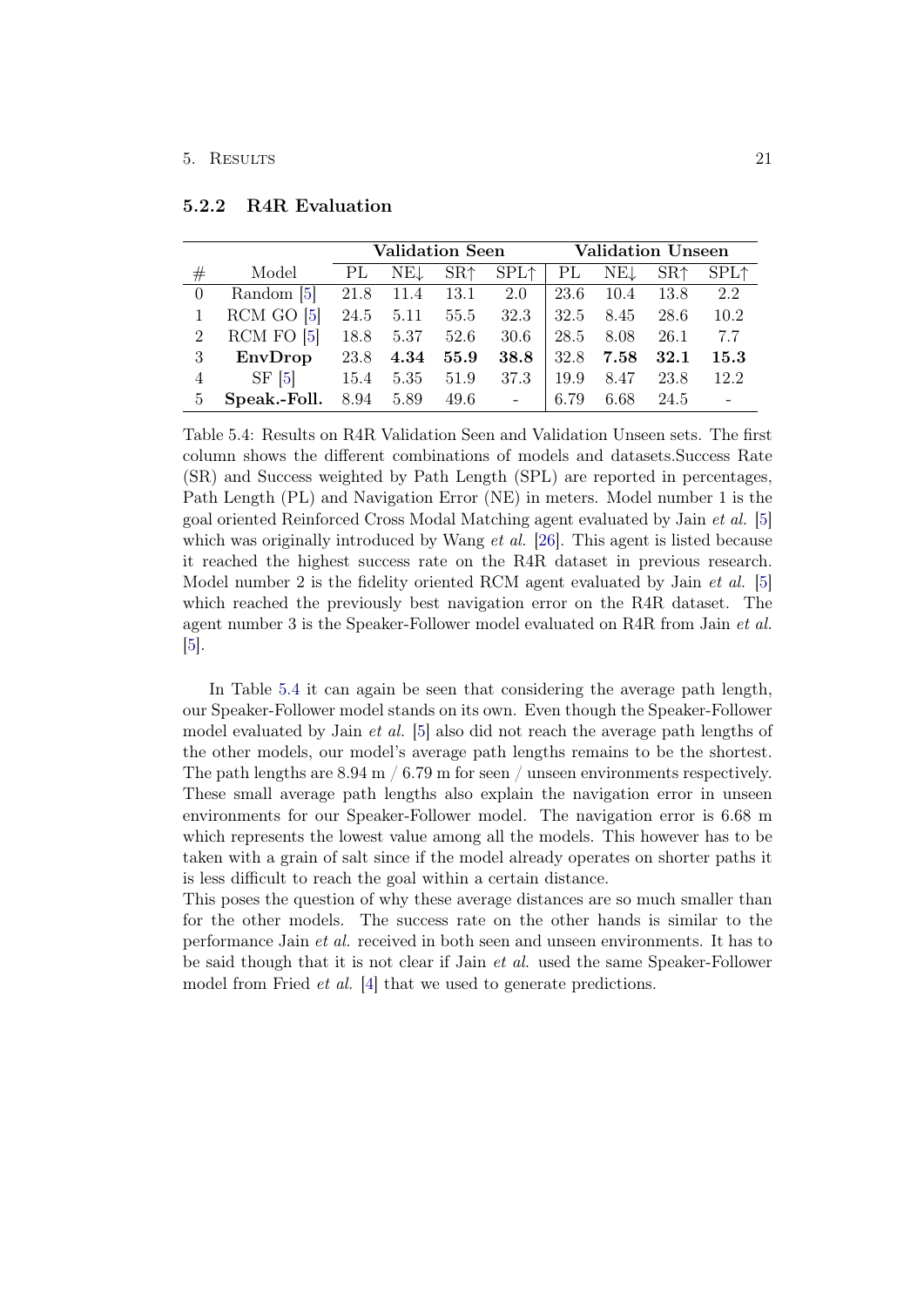#### 5. Results 22

To finish up this results chapter we present our environmental dropout model (number 3 in the list) which was trained on R4R data as well as evaluated on the same dataset. In seen environments it performs better in every category than any model listed by Jain et al. considering the R4R dataset. The navigation error is 4.34 m which displays an improvement despite having to process longer paths. The success rate reached 55.9 % which is only marginally better than the already tested RCM model at 55.5 %.

In unseen environments the success rate of our environmental dropout model reached a value of 32.1 % which is an increase of 3.5 % to the previous best model on the R4R dataset. The navigation error decreases from a previous best of 8.08 m (model number 2) to 7.58 m for our environmental dropout model.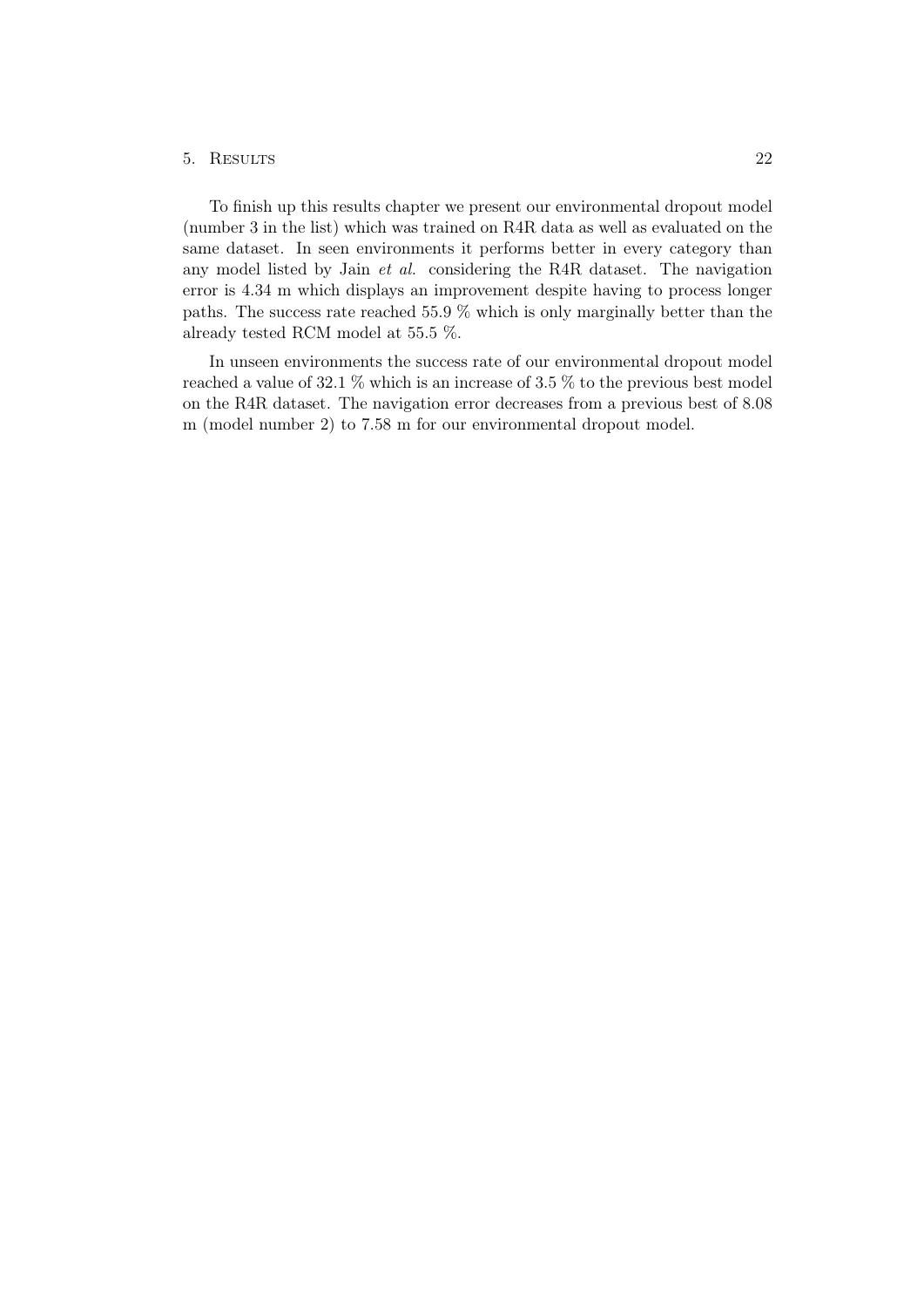# <span id="page-28-0"></span>5.3 Path Conformity in R4R

### <span id="page-28-1"></span>5.3.1 Positive Example



<span id="page-28-2"></span>Figure 5.1: This figure shows an agent which conformed good to the given instructions. The black circle is the starting point and the green circle is the goal location. The blue arrows represent the agent and the red arrows represent the Reference path. The navigation error of the agent is 1.84 m. The agent took 10 steps in comparison to the 11 steps of the reference path. A path is labeled as successful if the agent stops within 3 m of the goal location.

The case that the agent almost perfectly follows the instructions as can be seen in Fig. [5.1](#page-28-2) is rarely seen in R4R. This is the case because the instructions are long and very difficult to follow. Although the agent does not conform to the reference path in many cases, the amount of shortest-paths taken is reduced in R4R.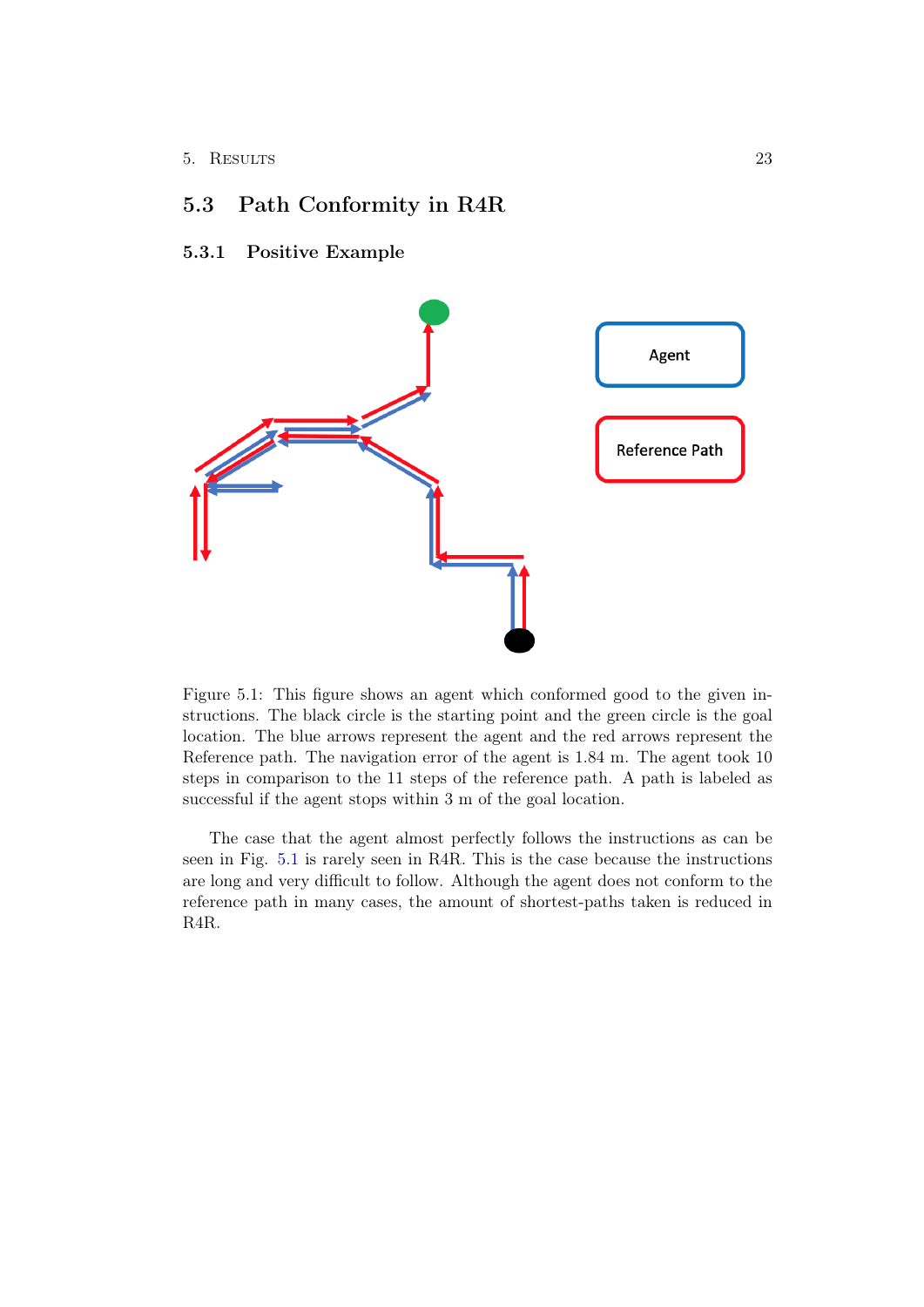### <span id="page-29-0"></span>5.3.2 Negative Example



<span id="page-29-1"></span>Figure 5.2: In this figure an agent which did not follow the instructions well is shown. The black circle is the starting point and the green circle is the goal location. The blue arrows represent the agent and the red arrows represent the Reference path. The navigation error is 0 m but the agent lacks conformity. The agent took 6 steps, whereas the reference path consists of 10 steps.

Fig. [5.2](#page-29-1) displays the case where the agent did not follow the instructions correctly. Even though the navigation error is 0 m, the agent just took the shortest-path to the destination. The reference path is 4 steps longer than the path of the agent. This discrepancy in number of steps could be an additional metric in future research to determine the conformity level of any given agent. This would represent a metric similar to the Coverage weighted by Length Score used by Jain et al. [\[5\]](#page-32-5). They also take Path Coverage into account and combine it with the Length Score.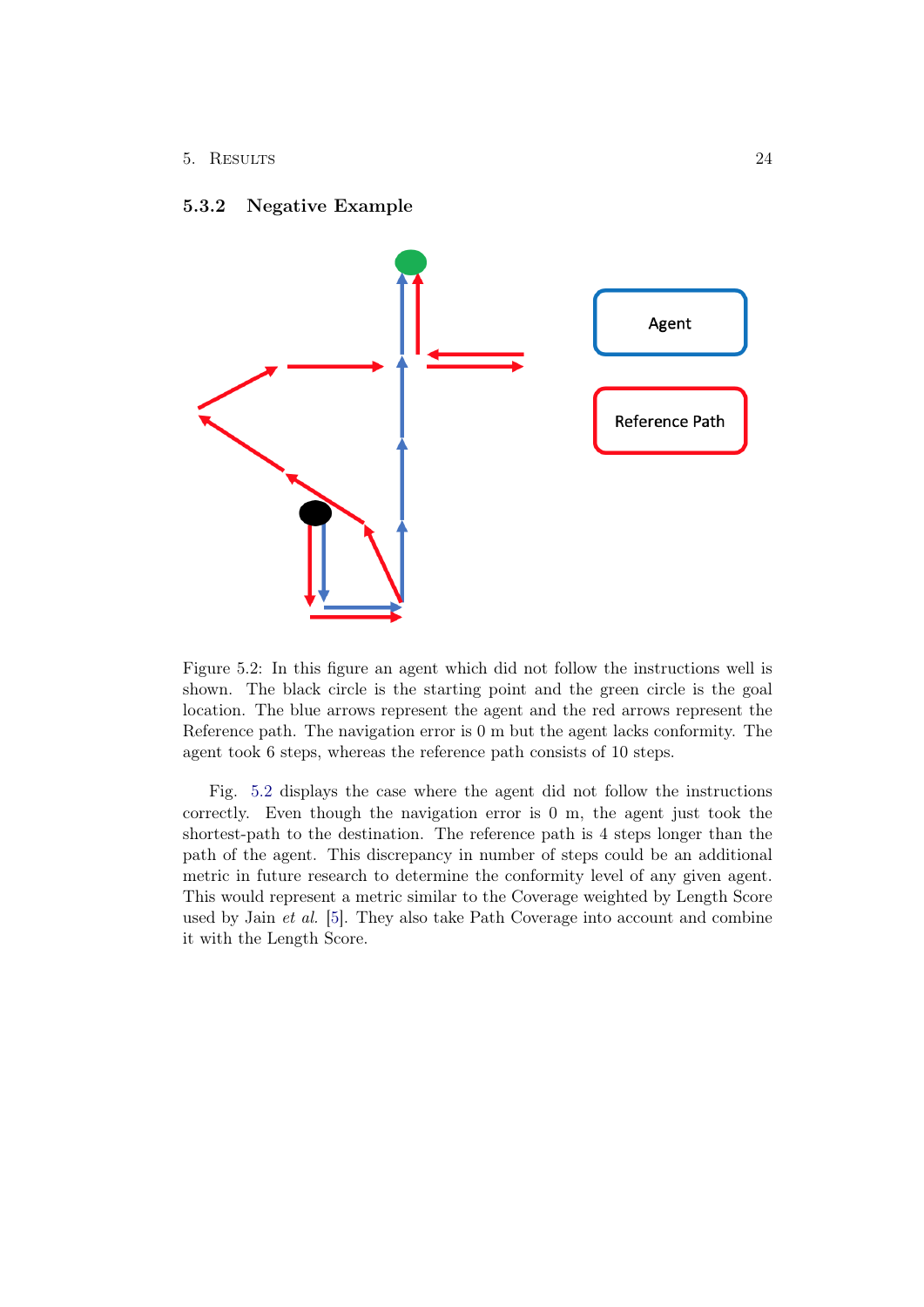## CHAPTER 6

# <span id="page-30-0"></span>Conclusion and Future Work

## <span id="page-30-1"></span>6.1 Conclusion

Even though the increase in performance of our environmental dropout model combined with the R4R data augmentation technique is not that great, it certainly points into a direction. The direction being to combine different data augmentation techniques and different environmental augmentation techniques. One example used in this project being the environmental dropout combined with the R4R data augmentation. Some combinations also showed that they gain little to no performance when combined. An example being the Speaker-Follower model combined with the R4R data augmentation process.

Using paths from the R4R dataset certainly increases the fidelity of the agent [\[5\]](#page-32-5) to the path throughout the whole path and gets away from the shortest-path oriented agent.

Our agent closes the generalization gap between seen and unseen environments by another 3.5 % compared to previous work. If this trend is continued and more work is done on the R4R dataset the generalization gap can surely be decreased over time. By reaching a good performance of the agent in unseen environments, it is then able to tackle real world situations and by training it on the R4R dataset we can make sure that it better conforms to the spoken instruction. In a real world environment it is of utmost importance that the robot (agent) conforms to the given instructions. Otherwise the robot could walk into unwanted areas and be damaged or be fully destroyed in the worst case.

Even with this improvement of success rate and navigation error there is still plenty to achieve in the R2R / R4R navigation task, since the human navigation error is only 1.61 m [\[1\]](#page-32-1).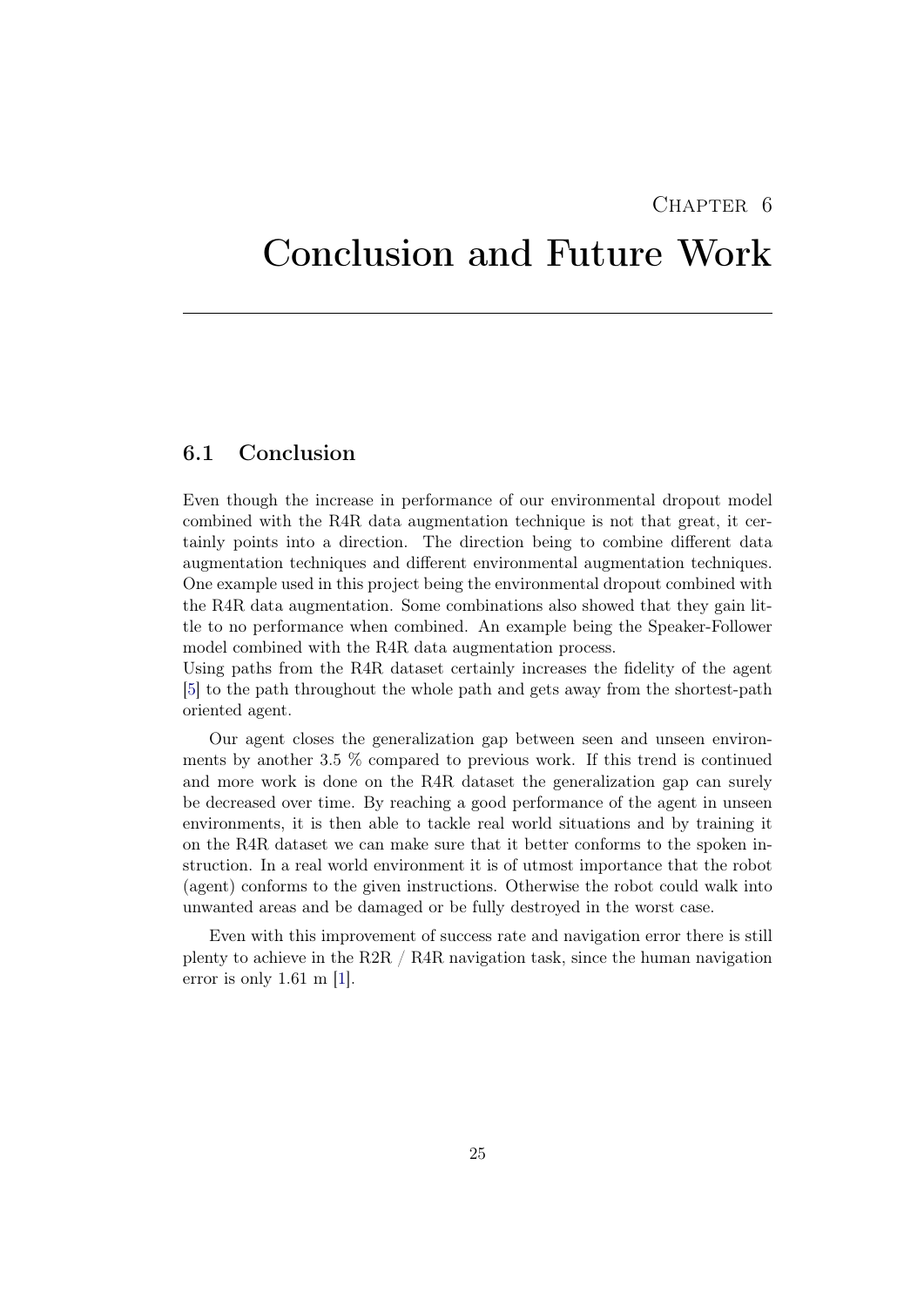## <span id="page-31-0"></span>6.2 Future Work

There are a lot of other different approaches that could have been done to solve the task but the time constraint was a limiting factor in this semester-project. One approach would be to further fine-tune the models on the two datasets interchangeably. That means train a model on R2R which is already trained on R4R and the other way around. This approach leads to the topic of multitask learning where the models could be even be used together to get the best out of each model. Multitask learning could be used in combination with a loss function where the two model each have their own prefactor.

 $Loss = \alpha * Loss_{R2R} + \beta * Loss_{R4R}$ 

With alpha and beta as prefactors, one could tune the model exactly to increase the performance.

There has also been work done on different path sampling techniques. Yu et al. [\[24\]](#page-34-4) proposed random walk path sampling which generated better performance in unseen environments. It would be interesting to see how random walk path sampling is able to close the generalization gap for the environmental dropout model in combination with the longer R4R paths.

The newly proposed model of Hong et al. [\[25\]](#page-34-5) could also be used in combination with the R4R dataset. This would increase the path conformity of the agent even more since Hong et al. broke up the instructions into smaller subinstructions to increase the agent's conformity. However it remains unknown whether or not this will also increase the overall performance since this approach is known to have problems with parts of the instructions which are connected with other instruction parts.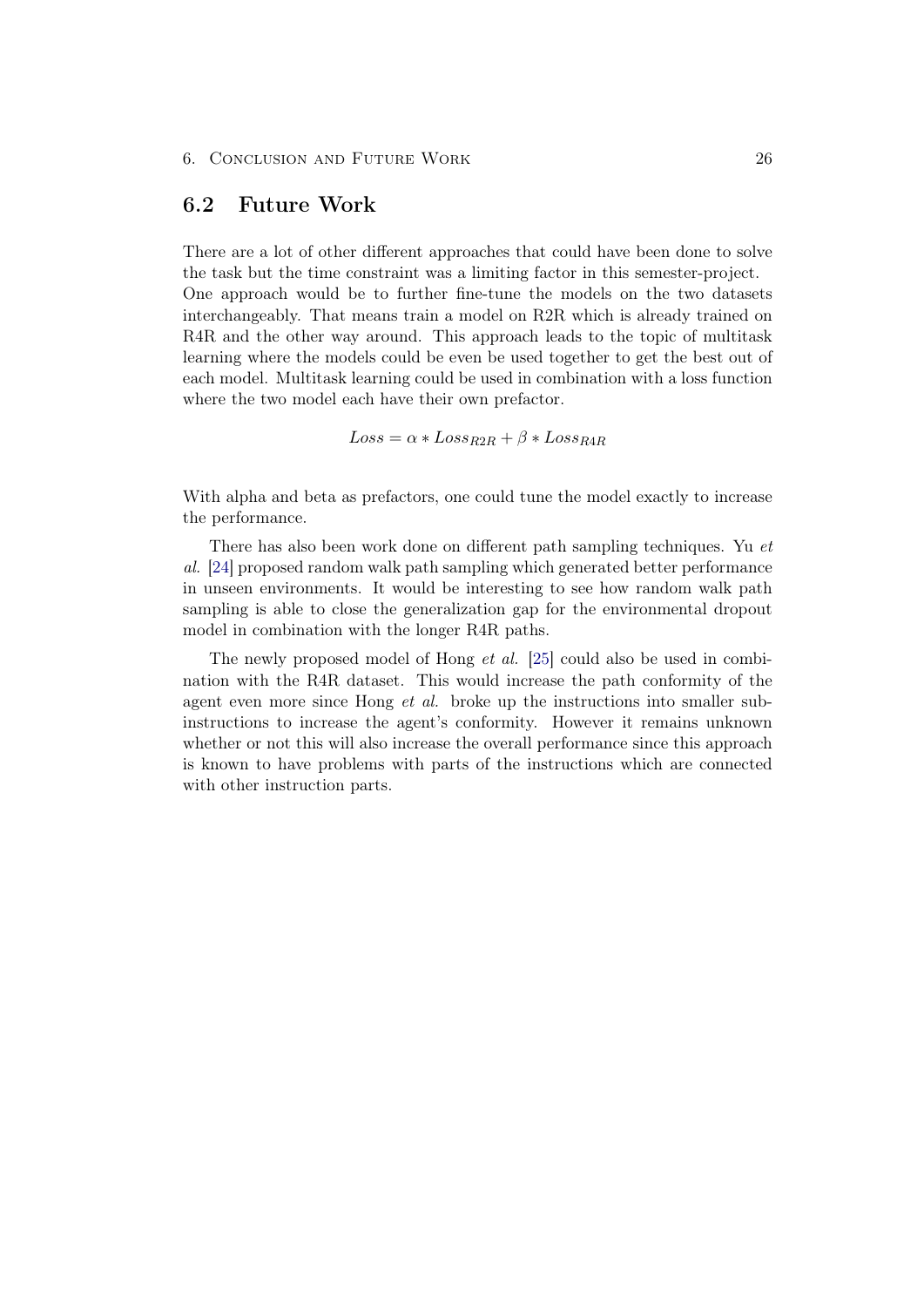# Bibliography

- <span id="page-32-1"></span><span id="page-32-0"></span>[1] P. Anderson, Q. Wu, D. Teney, J. Bruce, M. Johnson, N. Sünderhauf, I. Reid, S. Gould, and A. van den Hengel, "Vision-and-Language Navigation: Interpreting visually-grounded navigation instructions in real environments," in Proceedings of the IEEE Conference on Computer Vision and Pattern Recognition (CVPR), 2018.
- <span id="page-32-2"></span>[2] A. Chang, A. Dai, T. Funkhouser, M. Halber, M. Niessner, M. Savva, S. Song, A. Zeng, and Y. Zhang, "Matterport3d: Learning from rgb-d data in indoor environments," International Conference on 3D Vision (3DV), 2017.
- <span id="page-32-3"></span>[3] H. Tan, L. Yu, and M. Bansal, "Learning to navigate unseen environments: Back translation with environmental dropout," CoRR, vol. abs/1904.04195, 2019. [Online]. Available: <http://arxiv.org/abs/1904.04195>
- <span id="page-32-4"></span>[4] D. Fried, R. Hu, V. Cirik, A. Rohrbach, J. Andreas, L.-P. Morency, T. Berg-Kirkpatrick, K. Saenko, D. Klein, and T. Darrell, "Speaker-follower models for vision-and-language navigation," in Neural Information Processing Systems (NeurIPS), 2018.
- <span id="page-32-5"></span>[5] V. Jain, G. Magalhães, A. Ku, A. Vaswani, E. Ie, and J. Baldridge, "Stay on the path: Instruction fidelity in vision-and-language navigation,"  $CoRR$ , vol. abs/1905.12255, 2019. [Online]. Available: <http://arxiv.org/abs/1905.12255>
- <span id="page-32-6"></span>[6] J. Thomason, D. Gordon, and Y. Bisk, "Shifting the baseline: Single modality performance on visual navigation & QA," CoRR, vol. abs/1811.00613, 2018. [Online]. Available: <http://arxiv.org/abs/1811.00613>
- <span id="page-32-7"></span>[7] R. Hu, D. Fried, A. Rohrbach, D. Klein, T. Darrell, and K. Saenko, "Are you looking? grounding to multiple modalities in vision-andlanguage navigation," CoRR, vol. abs/1906.00347, 2019. [Online]. Available: <http://arxiv.org/abs/1906.00347>
- <span id="page-32-8"></span>[8] M. MacMahon, B. Stankiewicz, and B. Kuipers, "Walk the talk: Connecting language, knowledge, and action in route instructions," in Proceedings of the 21st National Conference on Artificial Intelligence - Volume 2, ser. AAAI'06. AAAI Press, 2006, p. 1475–1482.
- <span id="page-32-9"></span>[9] A. Vogel and D. Jurafsky, "Learning to follow navigational directions," in Proceedings of the 48th Annual Meeting of the Association for Computational Linguistics. Uppsala, Sweden: Association for Computational Linguistics,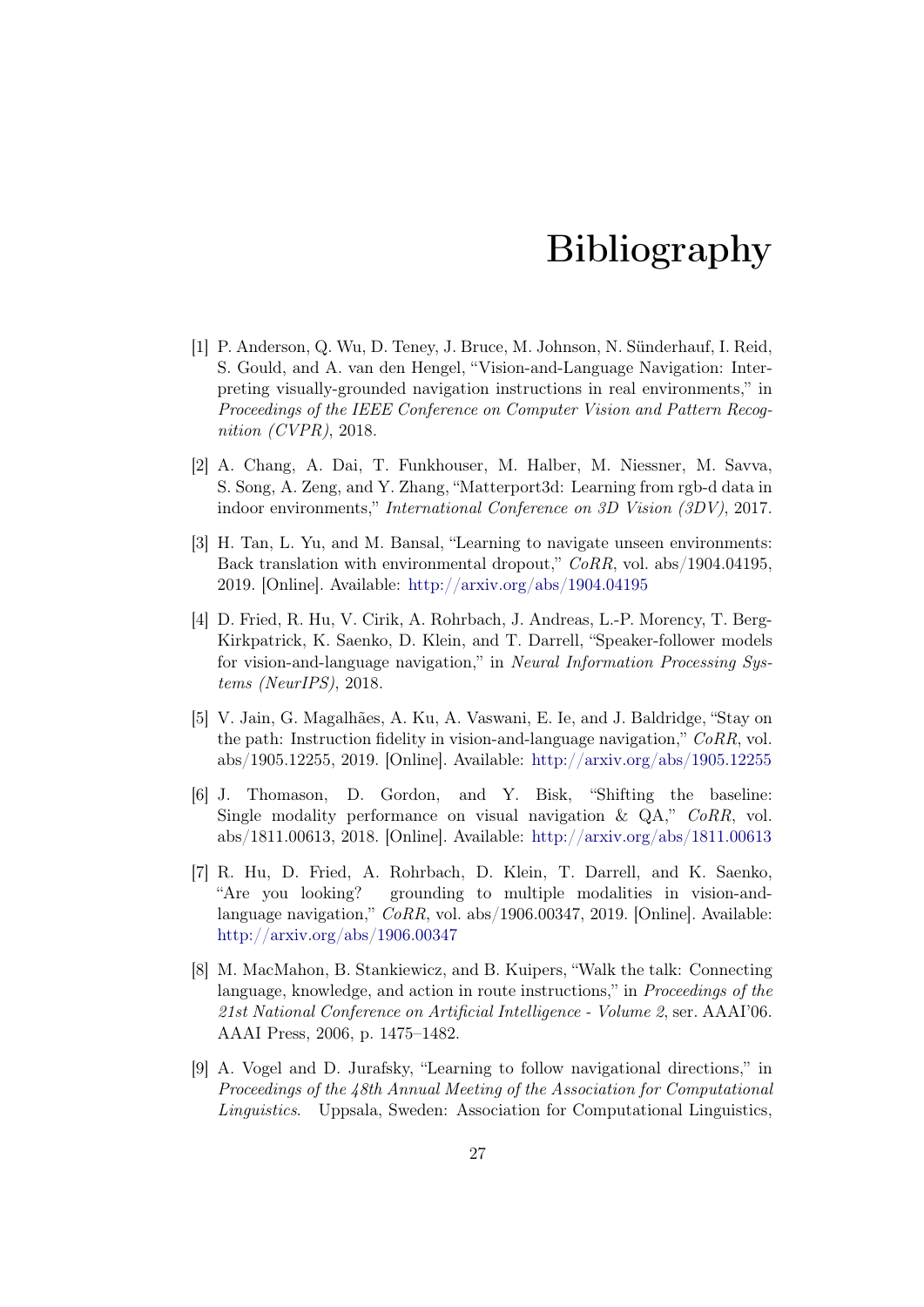Jul. 2010, pp. 806–814. [Online]. Available: [https://www.aclweb.org/](https://www.aclweb.org/anthology/P10-1083) [anthology/P10-1083](https://www.aclweb.org/anthology/P10-1083)

- <span id="page-33-0"></span>[10] D. L. Chen and R. J. Mooney, "Learning to interpret natural language navigation instructions from observations," in *Proceedings of the Twenty-Fifth* AAAI Conference on Artificial Intelligence, ser. AAAI'11. AAAI Press, 2011, p. 859–865.
- <span id="page-33-1"></span>[11] J. Andreas and D. Klein, "Alignment-based compositional semantics for instruction following," CoRR, vol. abs/1508.06491, 2015. [Online]. Available: <http://arxiv.org/abs/1508.06491>
- <span id="page-33-2"></span>[12] H. Mei, M. Bansal, and M. R. Walter, "Listen, attend, and walk: Neural mapping of navigational instructions to action sequences," CoRR, vol. abs/1506.04089, 2015. [Online]. Available: <http://arxiv.org/abs/1506.04089>
- <span id="page-33-3"></span>[13] D. Fried, J. Andreas, and D. Klein, "Unified pragmatic models for generating and following instructions," CoRR, vol. abs/1711.04987, 2017. [Online]. Available: <http://arxiv.org/abs/1711.04987>
- <span id="page-33-4"></span>[14] D. K. Misra, A. Bennett, V. Blukis, E. Niklasson, M. Shatkhin, and Y. Artzi, "Mapping instructions to actions in 3d environments with visual goal prediction," CoRR, vol. abs/1809.00786, 2018. [Online]. Available: <http://arxiv.org/abs/1809.00786>
- <span id="page-33-5"></span>[15] C.-Y. Ma, J. Lu, Z. Wu, G. AlRegib, Z. Kira, R. Socher, and C. Xiong, "Self-monitoring navigation agent via auxiliary progress estimation," in Proceedings of the International Conference on Learning Representations  $(ICLR)$ , 2019. [Online]. Available: <https://arxiv.org/abs/1901.03035>
- <span id="page-33-6"></span>[16] R. Sennrich, B. Haddow, and A. Birch, "Improving neural machine translation models with monolingual data,"  $CoRR$ , vol. abs/1511.06709, 2015. [Online]. Available: <http://arxiv.org/abs/1511.06709>
- <span id="page-33-7"></span>[17] V. C. D. Hoang, P. Koehn, G. Haffari, and T. Cohn, "Iterative back-translation for neural machine translation," in Proceedings of the 2nd Workshop on Neural Machine Translation and Generation. Melbourne, Australia: Association for Computational Linguistics, Jul. 2018, pp. 18–24. [Online]. Available: <https://www.aclweb.org/anthology/W18-2703>
- <span id="page-33-8"></span>[18] X. Wang, H. Pham, Z. Dai, and G. Neubig, "Switchout: an efficient data augmentation algorithm for neural machine translation," CoRR, vol. abs/1808.07512, 2018. [Online]. Available: <http://arxiv.org/abs/1808.07512>
- <span id="page-33-9"></span>[19] S. Prabhumoye, Y. Tsvetkov, R. Salakhutdinov, and A. W. Black, "Style transfer through back-translation," CoRR, vol. abs/1804.09000, 2018. [Online]. Available: <http://arxiv.org/abs/1804.09000>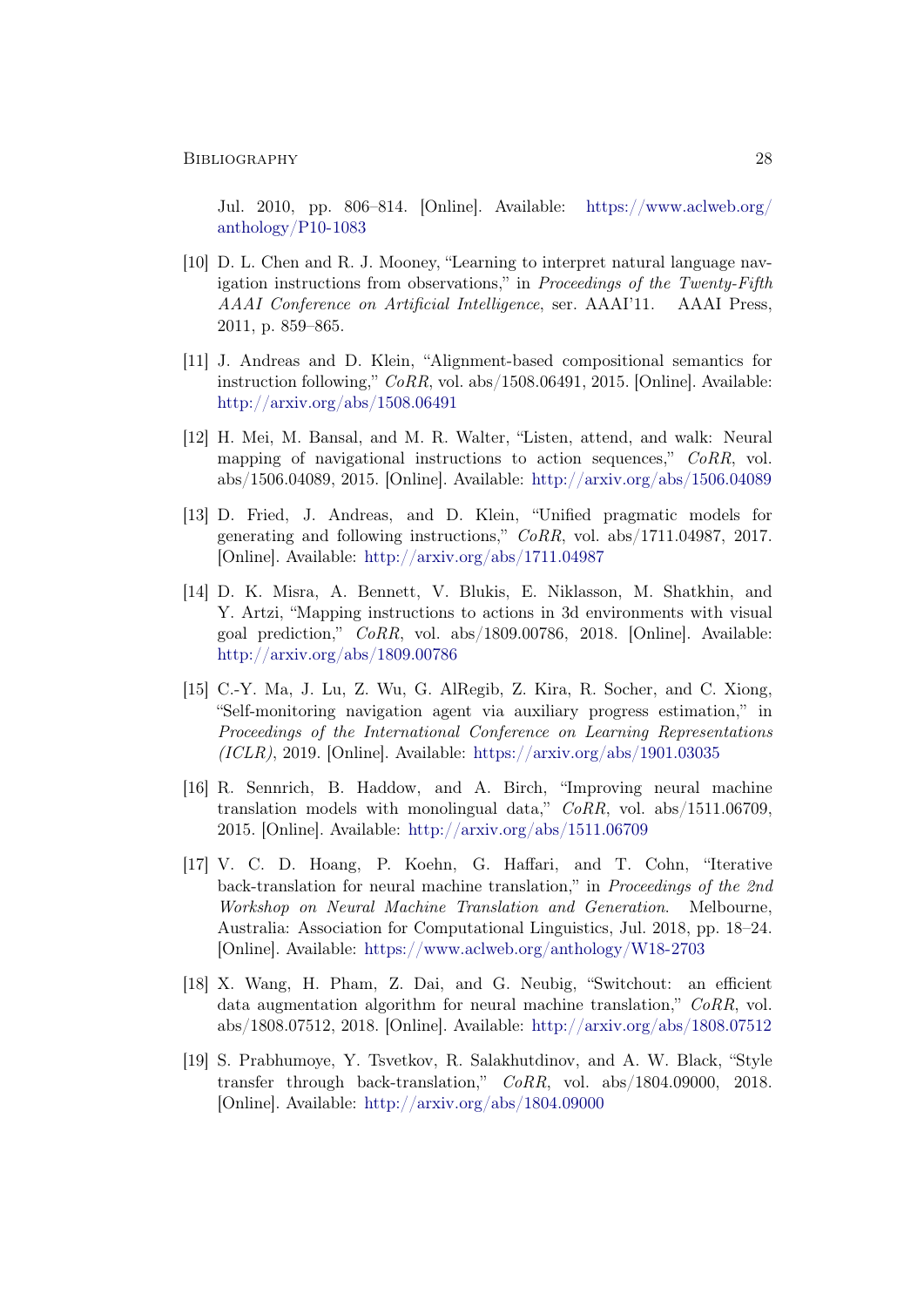- <span id="page-34-0"></span>[20] P. Mirowski, R. Pascanu, F. Viola, H. Soyer, A. J. Ballard, A. Banino, M. Denil, R. Goroshin, L. Sifre, K. Kavukcuoglu, D. Kumaran, and R. Hadsell, "Learning to navigate in complex environments," CoRR, vol. abs/1611.03673, 2016. [Online]. Available: <http://arxiv.org/abs/1611.03673>
- <span id="page-34-1"></span>[21] Y. Zhu, R. Mottaghi, E. Kolve, J. J. Lim, A. Gupta, L. Fei-Fei, and A. Farhadi, "Target-driven visual navigation in indoor scenes using deep reinforcement learning," CoRR, vol. abs/1609.05143, 2016. [Online]. Available: <http://arxiv.org/abs/1609.05143>
- <span id="page-34-2"></span>[22] W. Yang, X. Wang, A. Farhadi, A. Gupta, and R. Mottaghi, "Visual semantic navigation using scene priors," CoRR, vol. abs/1810.06543, 2018. [Online]. Available: <http://arxiv.org/abs/1810.06543>
- <span id="page-34-3"></span>[23] P. Mirowski, M. K. Grimes, M. Malinowski, K. M. Hermann, K. Anderson, D. Teplyashin, K. Simonyan, K. Kavukcuoglu, A. Zisserman, and R. Hadsell, "Learning to navigate in cities without a map," CoRR, vol. abs/1804.00168, 2018. [Online]. Available: <http://arxiv.org/abs/1804.00168>
- <span id="page-34-4"></span>[24] F. Yu, Z. Deng, K. Narasimhan, and O. Russakovsky, "Take the scenic route: improving generalization in vision-and-language navigation," in CVPR Visual Learning with Limited Labels Workshop, 2020.
- <span id="page-34-5"></span>[25] Y. Hong, C. Rodríguez, Q. Wu, and S. Gould, "Sub-instruction aware visionand-language navigation," 04 2020.
- <span id="page-34-6"></span>[26] L. Wang, Y. Zhu, and H. Pan, "Unsupervised reinforcement learning for video summarization reward function," in Proceedings of the 2019 International Conference on Image, Video and Signal Processing, ser. IVSP 2019. New York, NY, USA: Association for Computing Machinery, 2019, p. 40–44. [Online]. Available: <https://doi.org/10.1145/3317640.3317658>
- <span id="page-34-7"></span>[27] P. Anderson, Q. Wu, D. Teney, J. Bruce, M. Johnson, N. Sünderhauf, I. D. Reid, S. Gould, and A. van den Hengel, "Vision-and-language navigation: Interpreting visually-grounded navigation instructions in real environments," CoRR, vol. abs/1711.07280, 2017. [Online]. Available: <http://arxiv.org/abs/1711.07280>
- <span id="page-34-8"></span>[28] K. He, X. Zhang, S. Ren, and J. Sun, "Deep residual learning for image recognition," CoRR, vol. abs/1512.03385, 2015. [Online]. Available: <http://arxiv.org/abs/1512.03385>
- <span id="page-34-9"></span>[29] O. Russakovsky, J. Deng, H. Su, J. Krause, S. Satheesh, S. Ma, Z. Huang, A. Karpathy, A. Khosla, M. S. Bernstein, A. C. Berg, and F. Li, "Imagenet large scale visual recognition challenge," CoRR, vol. abs/1409.0575, 2014. [Online]. Available: <http://arxiv.org/abs/1409.0575>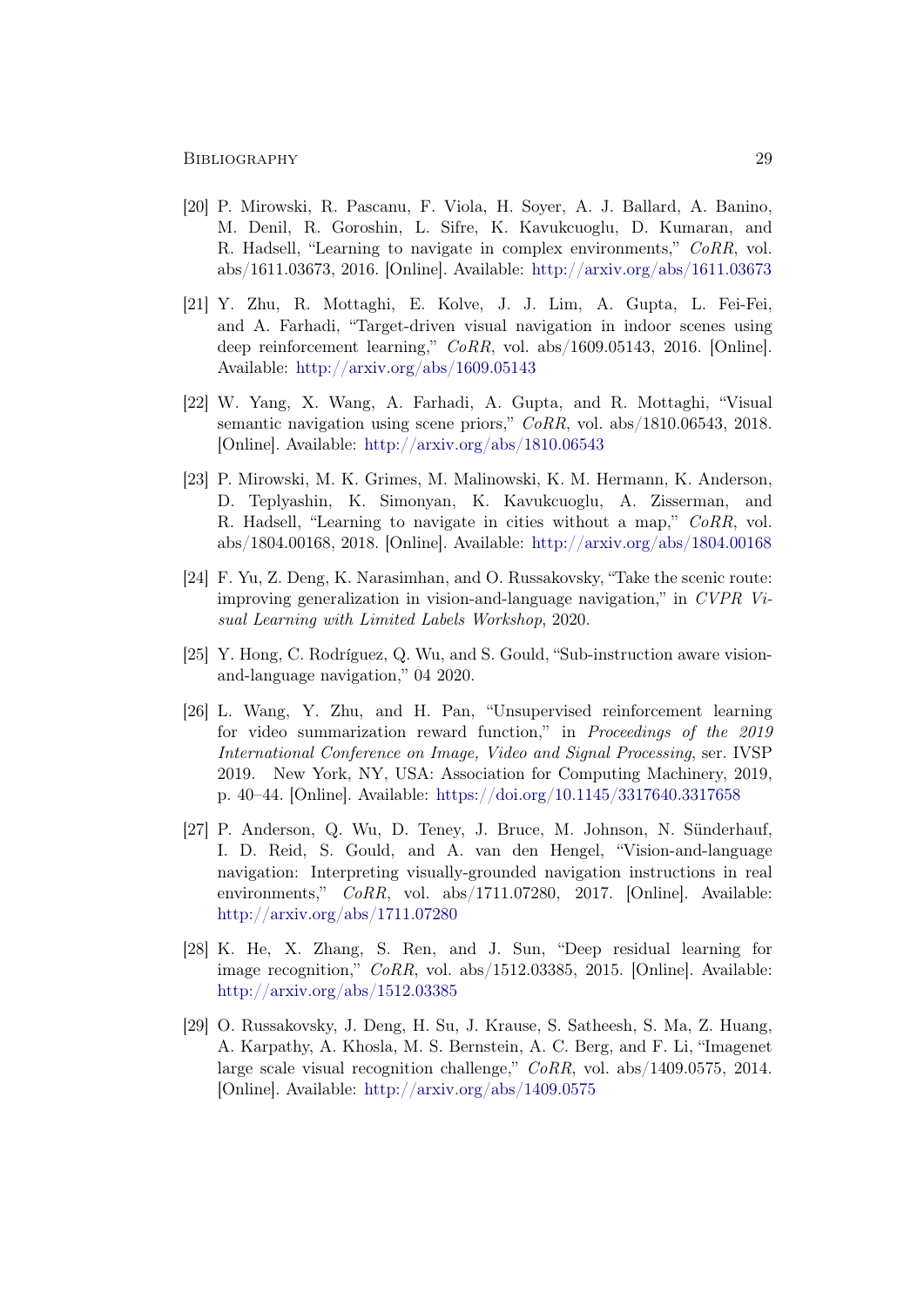### BIBLIOGRAPHY 30

<span id="page-35-0"></span>[30] J. Pennington, R. Socher, and C. D. Manning, "Glove: Global vectors for word representation," in Empirical Methods in Natural Language Processing (EMNLP), 2014, pp. 1532–1543. [Online]. Available: <http://www.aclweb.org/anthology/D14-1162>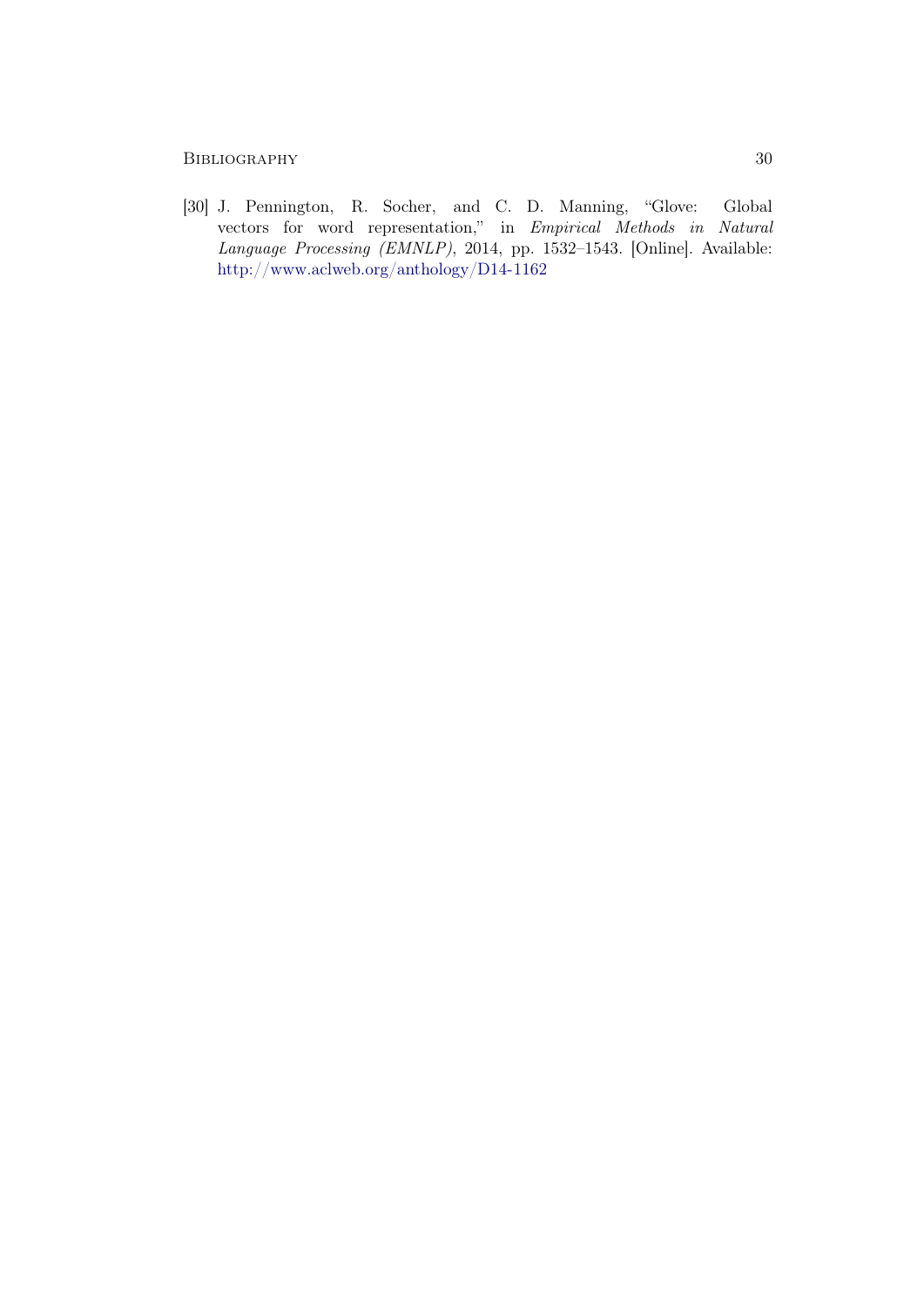# Appendix A

# <span id="page-36-0"></span>Declaration of Originality